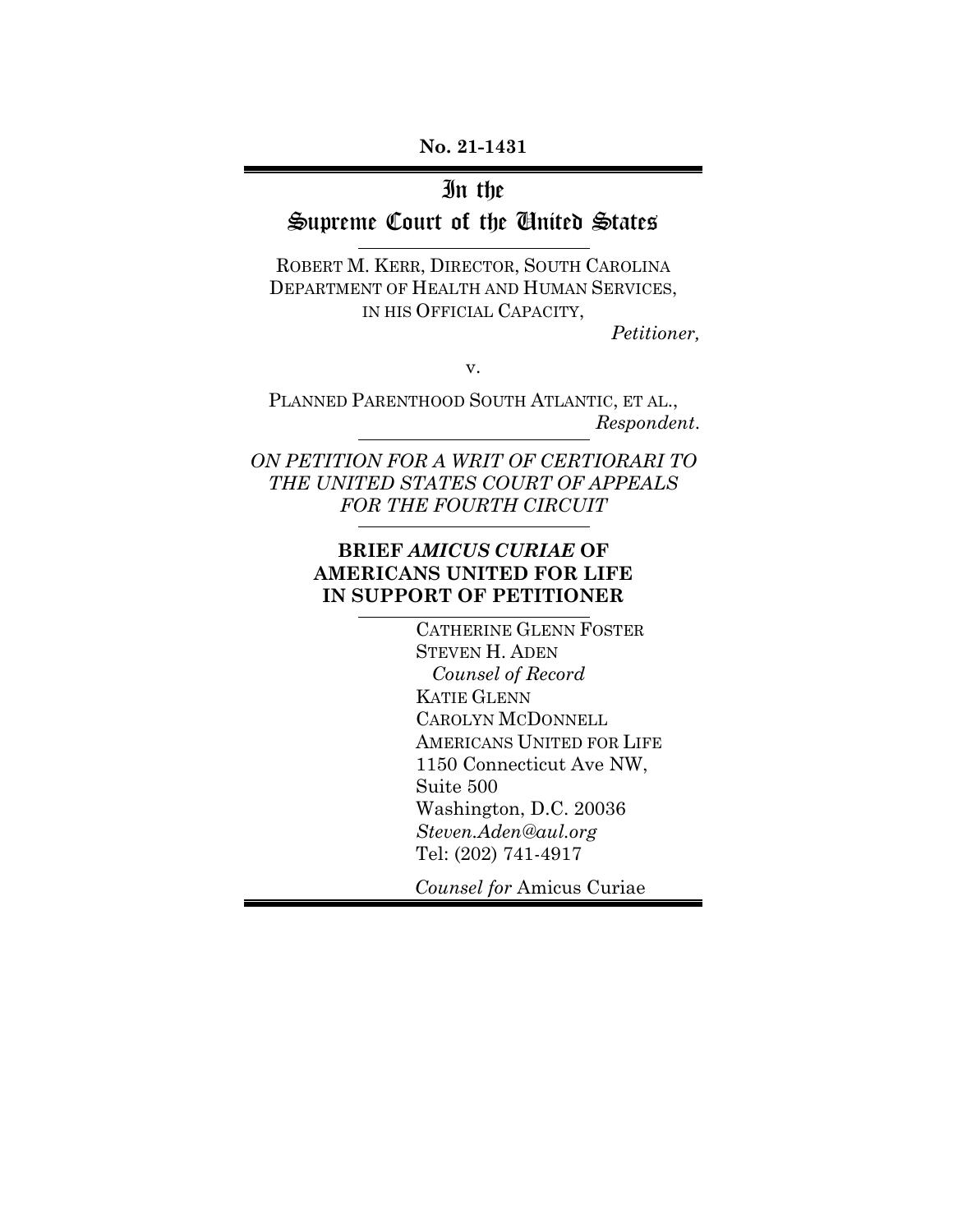# **TABLE OF CONTENTS**

<span id="page-1-0"></span>

| INTEREST OF AMICUS CURIAE  1                                                                                                                                                                                                                                                                    |
|-------------------------------------------------------------------------------------------------------------------------------------------------------------------------------------------------------------------------------------------------------------------------------------------------|
|                                                                                                                                                                                                                                                                                                 |
|                                                                                                                                                                                                                                                                                                 |
| I. The Supreme Court Construed the Any-<br>Qualified-Provider Provision Against<br>Respondents' Position in O'Bannon v. Town<br>A. O'Bannon's Due Process Analysis<br>Presupposed the Absence of Any Implied                                                                                    |
| B. O'Bannon Substantively Construed the<br>Any-Qualified-Provider Provision to<br>Mandate Only that State Medicaid Plans<br>Offer Patients a Broad Range of Choices<br>Among Qualified Providers, Not a Right to<br>a Federal Court Hearing on Whether a<br>Particular Provider Is Qualified 11 |
| II. The Second, Fifth and Eighth Circuits'<br>Reading of O'Bannon Accords With the<br>Medicaid Act's Status as a Spending Clause<br>"Contract" With the States and This Court's<br>Analysis in Armstrong v. Exceptional Child                                                                   |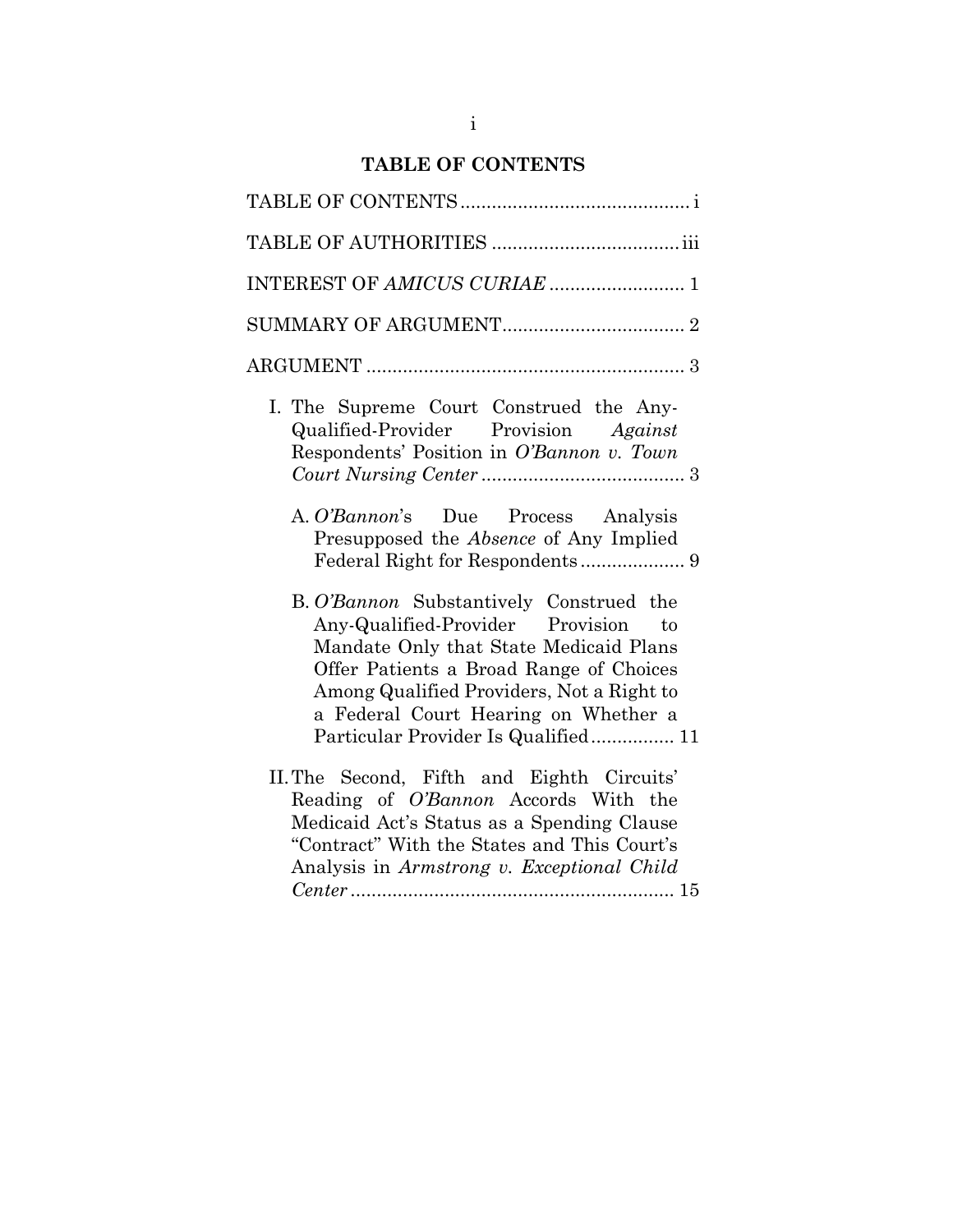| A. Congress Has Made No "Clear Statement"<br>that States Are Subject to Suit in Federal                                             |
|-------------------------------------------------------------------------------------------------------------------------------------|
| B. The Minority Circuits' Construction of §<br>$1396a(a)(23)$ Accords with the Supreme<br>Court's Modern Refusal to "Readily Imply" |
| Private Causes of Action in Medicaid                                                                                                |
|                                                                                                                                     |
|                                                                                                                                     |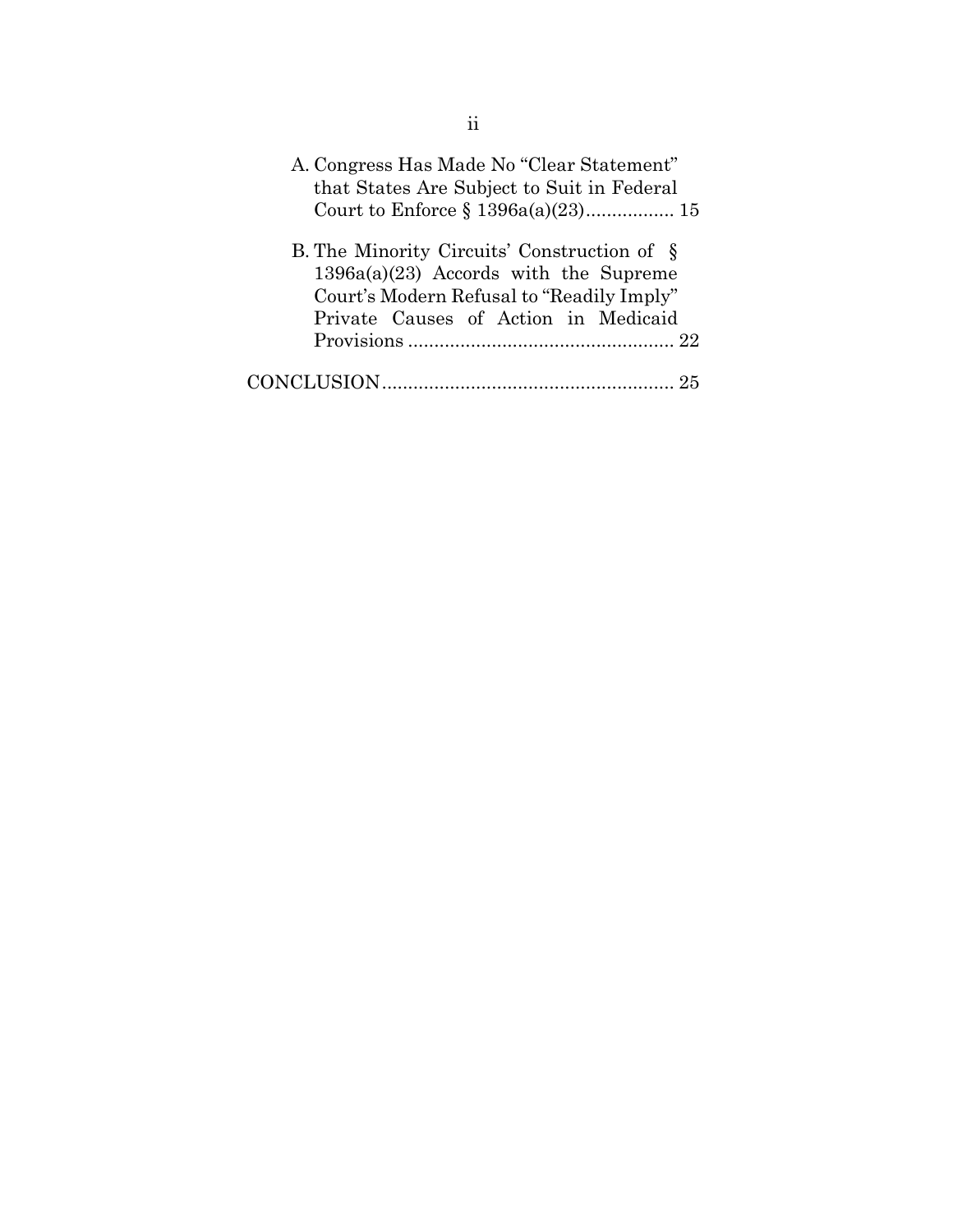# **TABLE OF AUTHORITIES**

### <span id="page-3-0"></span>**Cases**

| Addis v. Whitburn,<br>153 F.3d 836 (7th Cir. 1998)  17 |
|--------------------------------------------------------|
| Alexander v. Sandoval,                                 |
| Armstrong v. Exceptional Child Ctr., Inc.,             |
| Baker v. Planned Parenthood S. Atl.,                   |
| Blessing v. Freestone,                                 |
| Cummings v. Premier Rehab Keller, P.L.L.C.,            |
| Does v. Gillespie,                                     |
| First Med. Health Plan, Inc. v. Vega-Ramos,            |
| Gee v. Planned Parenthood of the Gulf Coast,           |
| Gonzaga Univ. v. Doe,                                  |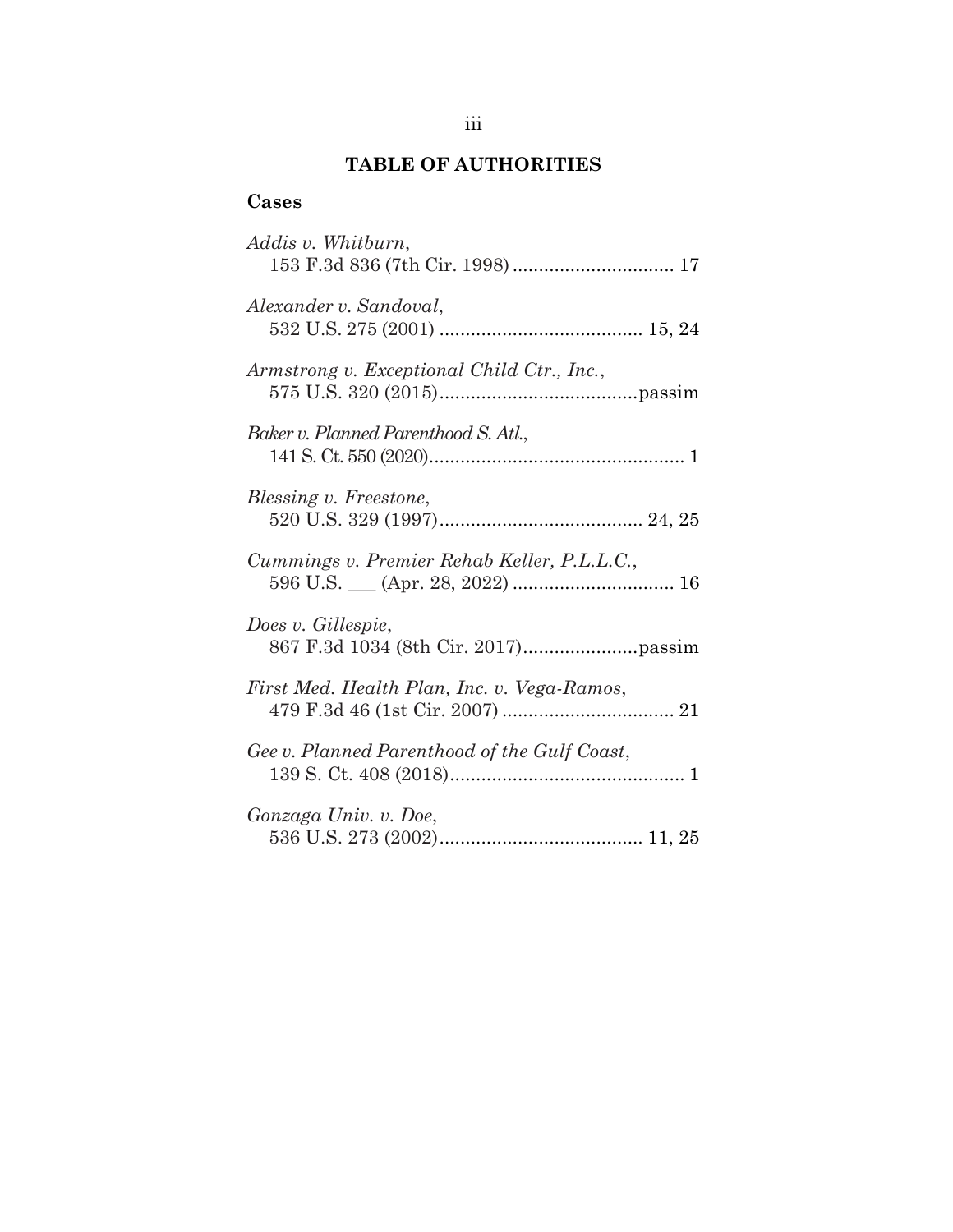| Gregory v. Ashcroft,                                                                       |
|--------------------------------------------------------------------------------------------|
| Guzman v. Shewry,                                                                          |
| Harris v. McRae,                                                                           |
| Kelly Kare, Ltd. v. O'Rourke,                                                              |
| Murphy v. Nat'l Collegiate Athletic Ass'n,                                                 |
| Nat'l Fed'n of Indep. Bus. v. Sebelius,                                                    |
| O'Bannon v. Town Court Nursing Ctr.,                                                       |
| Pa. Med. Soc'y v. Marconis,                                                                |
| Pennhurst State Sch. & Hosp. v. Halderman,                                                 |
| Planned Parenthood of Ariz., Inc. v. Betlach,                                              |
| Planned Parenthood of Greater Tex. Fam. Plan. &<br>Preventative Health Servs. v. Kauffman, |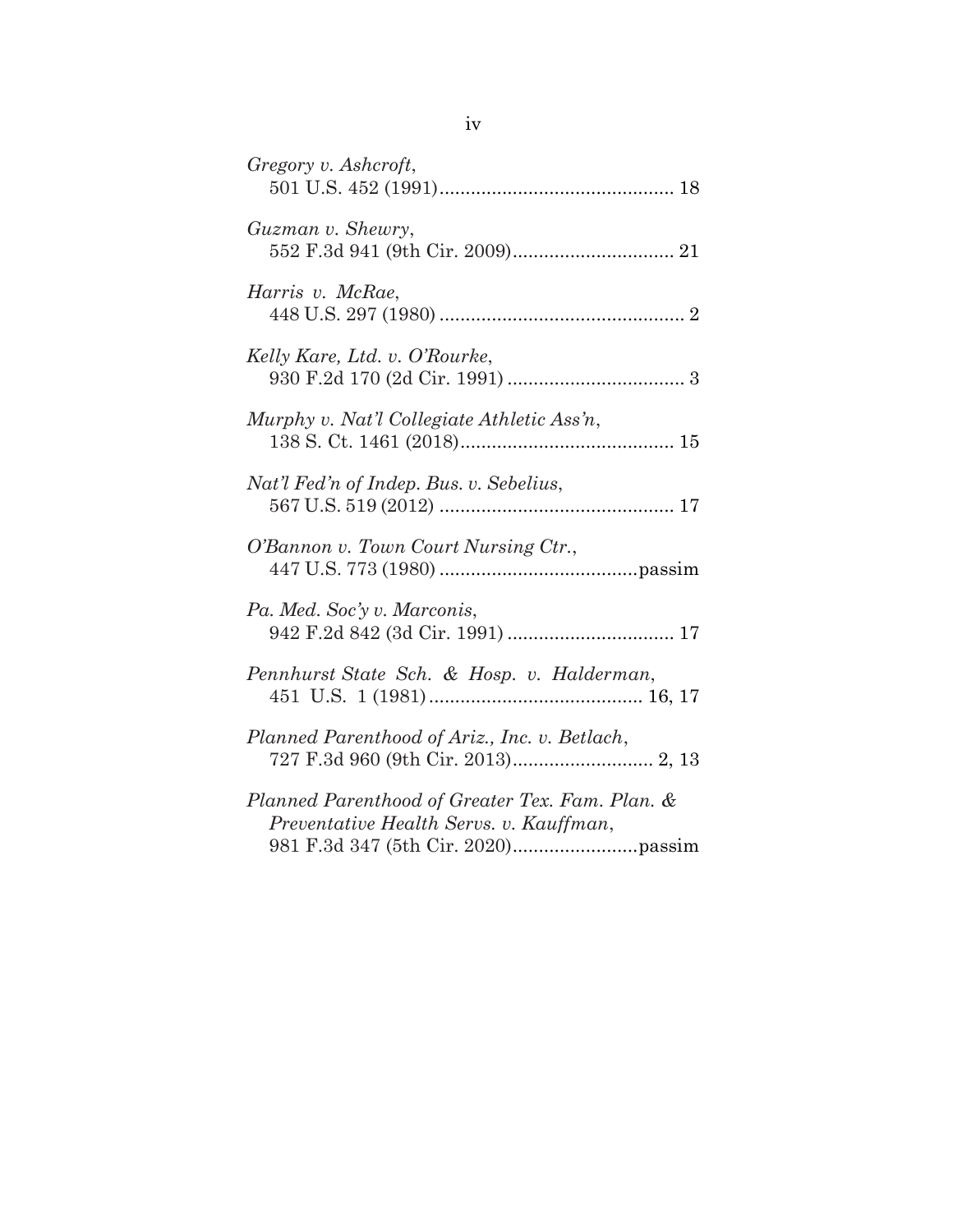| Planned Parenthood of Ind., Inc. v. Comm'r of Ind.<br>State Dep't of Health,     |
|----------------------------------------------------------------------------------|
| Planned Parenthood of Kan. & Mid-Mo. v. Andersen,                                |
| Planned Parenthood of Kan. & Mid-Mo. v. Andersen,                                |
| Planned Parenthood of the Gulf Coast v. Smith,                                   |
| Planned Parenthood S. Atl. v. Kerr,<br>No. 21-1043 (4th Cir. Mar. 8, 2022)  5, 9 |
| Plaza Health Labs., Inc. v. Perales,                                             |
| Sossamon v. Texas,                                                               |
| Suter v. Artist M,                                                               |
| Town Court Nursing Ctr., Inc. v. Beal,                                           |
| <i>Triant v. Perales,</i>                                                        |
| Wilder v. Va. Hosp. Ass'n,                                                       |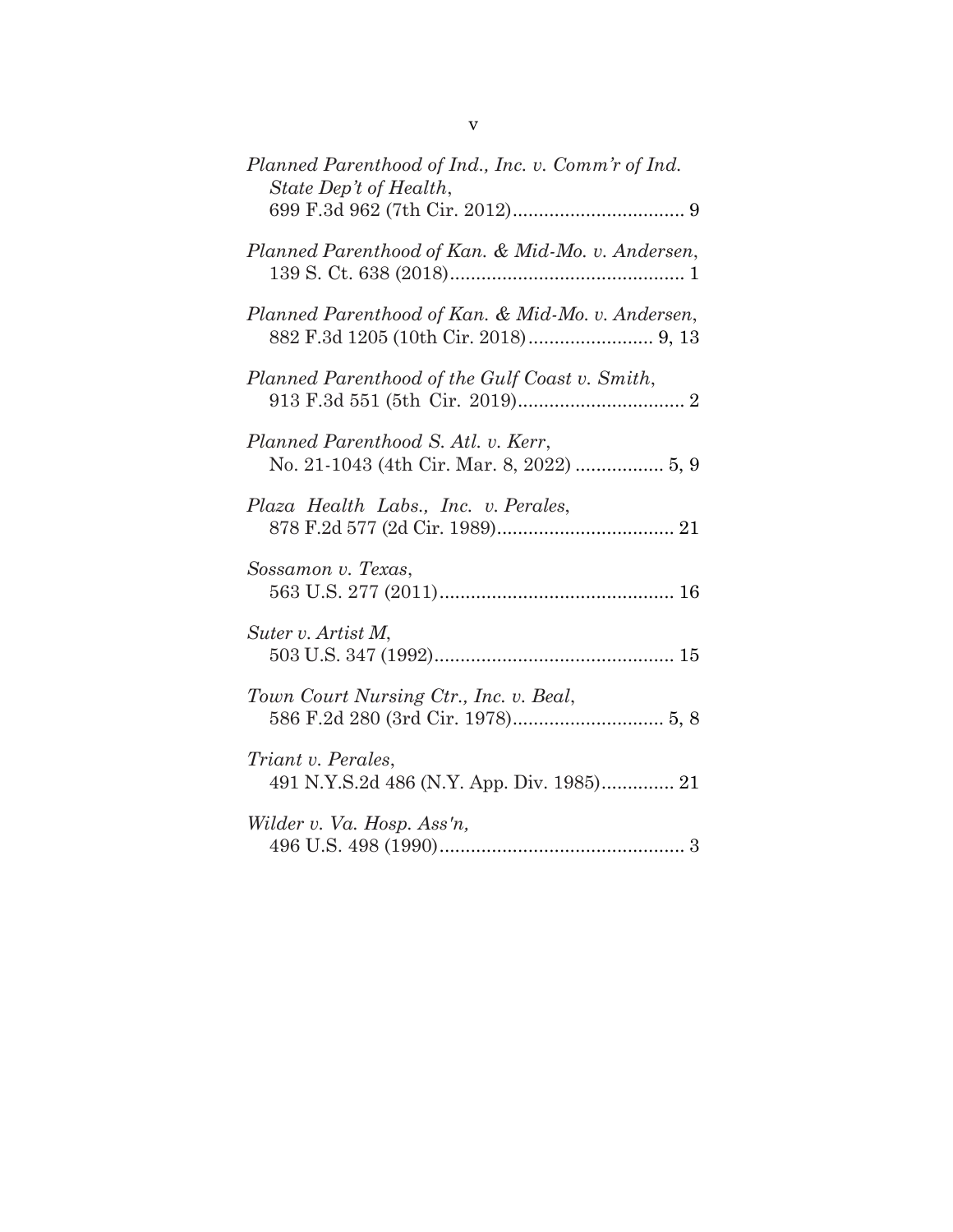| Will v. Mich. Dep't of State Police,      |  |
|-------------------------------------------|--|
| Williams v. Zbaraz,                       |  |
| Wright v. Roanoke Redev. & Hous. Auth.,   |  |
| <b>Statutes</b>                           |  |
|                                           |  |
|                                           |  |
|                                           |  |
|                                           |  |
|                                           |  |
|                                           |  |
|                                           |  |
|                                           |  |
|                                           |  |
| 42 U.S.C. § 1396a(p)(1) (2021) 14, 19, 20 |  |
|                                           |  |
|                                           |  |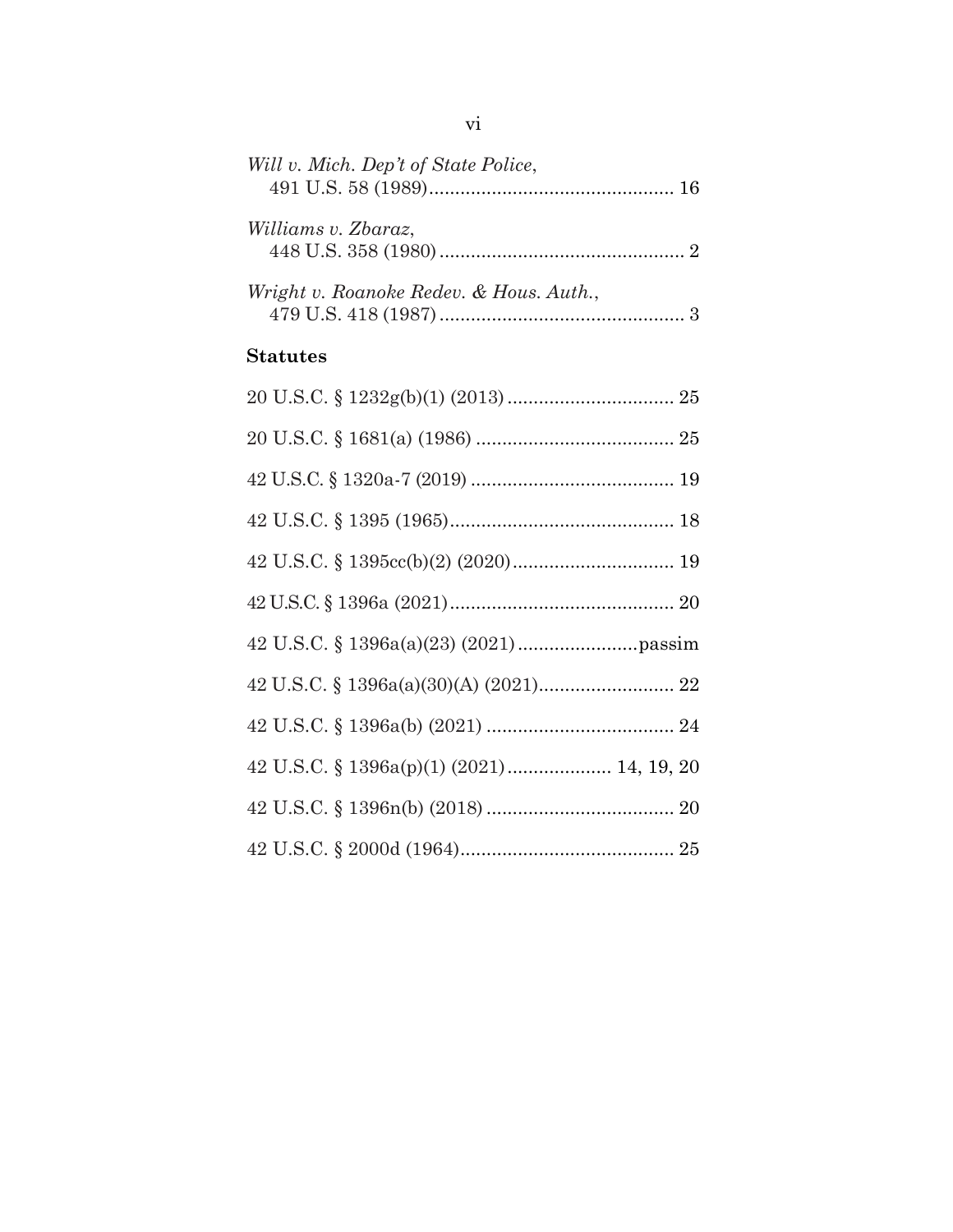# **Regulations**

| <b>Legislative History</b> |  |
|----------------------------|--|
|                            |  |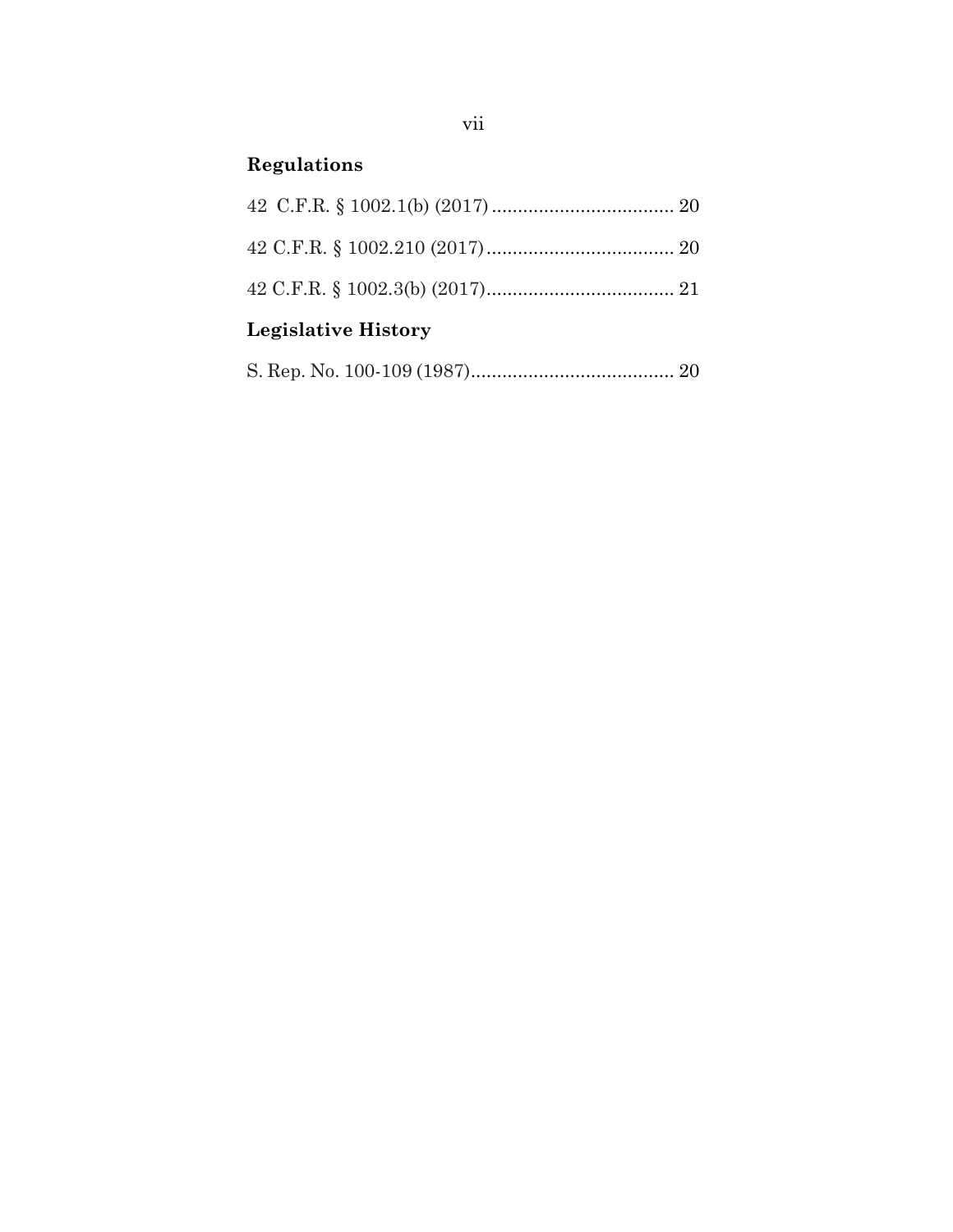#### **INTEREST OF** *AMICUS CURIAE***<sup>1</sup>**

<span id="page-8-0"></span>Americans United for Life (AUL) is the original national pro-life legal advocacy organization. Founded in 1971, AUL has committed over fifty years to protecting human life from conception to natural death. AUL attorneys regularly evaluate and testify on various bioethics bills and amendments across the country. AUL has created comprehensive model legislation and works extensively with State legislators to enact constitutional pro-life laws, including legislation that allocates public funds away from the subsidization of elective abortion providers and toward comprehensive and preventative women's healthcare.

It is AUL's long-time policy position that Stateappropriated or controlled funds should not be allocated to elective abortion providers. AUL has filed *amicus* briefs in this Court in support of a writ of certiorari on behalf of South Carolina previously in this litigation, *Baker v. Planned ParenthoodSouth Atlantic*, 141 S. Ct. 550 (2020) (cert. den.), Kansas (*Planned Parenthood of Kan. & Mid-Mo. v. Andersen*, 139 S. Ct. 638 (2018) (cert. den.)), and Louisiana (*Gee v. Planned Parenthood of the Gulf Coast*, 139 S. Ct. 408 (2018) (cert. den.)), as well as similar cases before the Ninth Circuit (*Planned Parenthood of Ariz., Inc. v.* 

<sup>1</sup> No party's counsel authored any part of this brief. No person other than *Amicus* contributed any money intended to fund the preparation or submission of this brief. Counsel for all parties received timely notice of the intent to file and have given written consent to this brief's filing.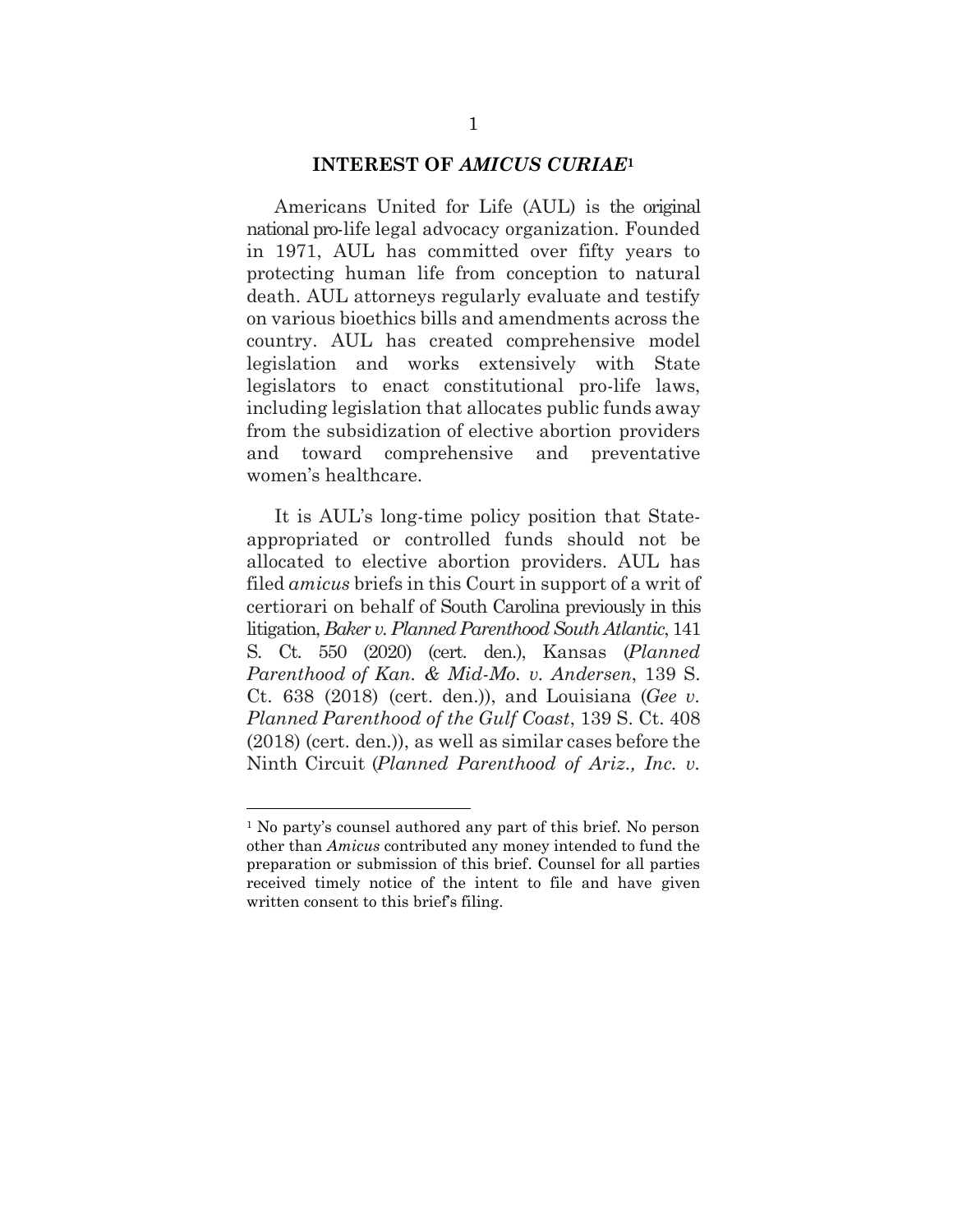*Betlach*, 727 F.3d 960 (9th Cir. 2013)), and Fifth Circuit (*Planned Parenthood of the Gulf Coast v. Smith*, 913 F.3d 551 (5th Cir. 2019)). AUL has represented parties before this Court in cases involving Congress' constitutional authority and the right of States not to use public funds to subsidize elective abortions or abortion providers. *See*, *e.g.*, *Harris v. McRae*, 448 U.S. 297 (1980); *Williams v. Zbaraz*, 448 U.S. 358 (1980).

#### **SUMMARY OF ARGUMENT**

<span id="page-9-0"></span>The Supreme Court's decision in *O'Bannon v. Town Court Nursing Center*, 447 U.S. 773 (1980), first, was a determination that the federal Medicaid statute does not grant Medicaid patients a right to legal process in federal court to challenge federal or State provider qualifications. Second, *O'Bannon* held that Medicaid's any-qualified-provider provision (42 U.S.C. § 1396a(a)(23) (2021)) is a State plan requirement mandating that patients receive a range of choices among providers deemed qualified by Medicaid officials, not a substantive right to challenge a State's disqualification decision in federal court. As such, several circuits have erred in holding that  $\S 1396a(a)(23)$  confers a private right of action upon Medicaid patients to challenge individual provider qualification determinations in a federal venue. Currently, different States are subject to different requirements under the same Act of Congress. The Fourth, Sixth, Seventh, Ninth, and Tenth Circuits have given Medicaid beneficiaries an implied private right to enforce § 1396a(a)(23) of the Medicaid Act, while the Fifth (en banc) and Eighth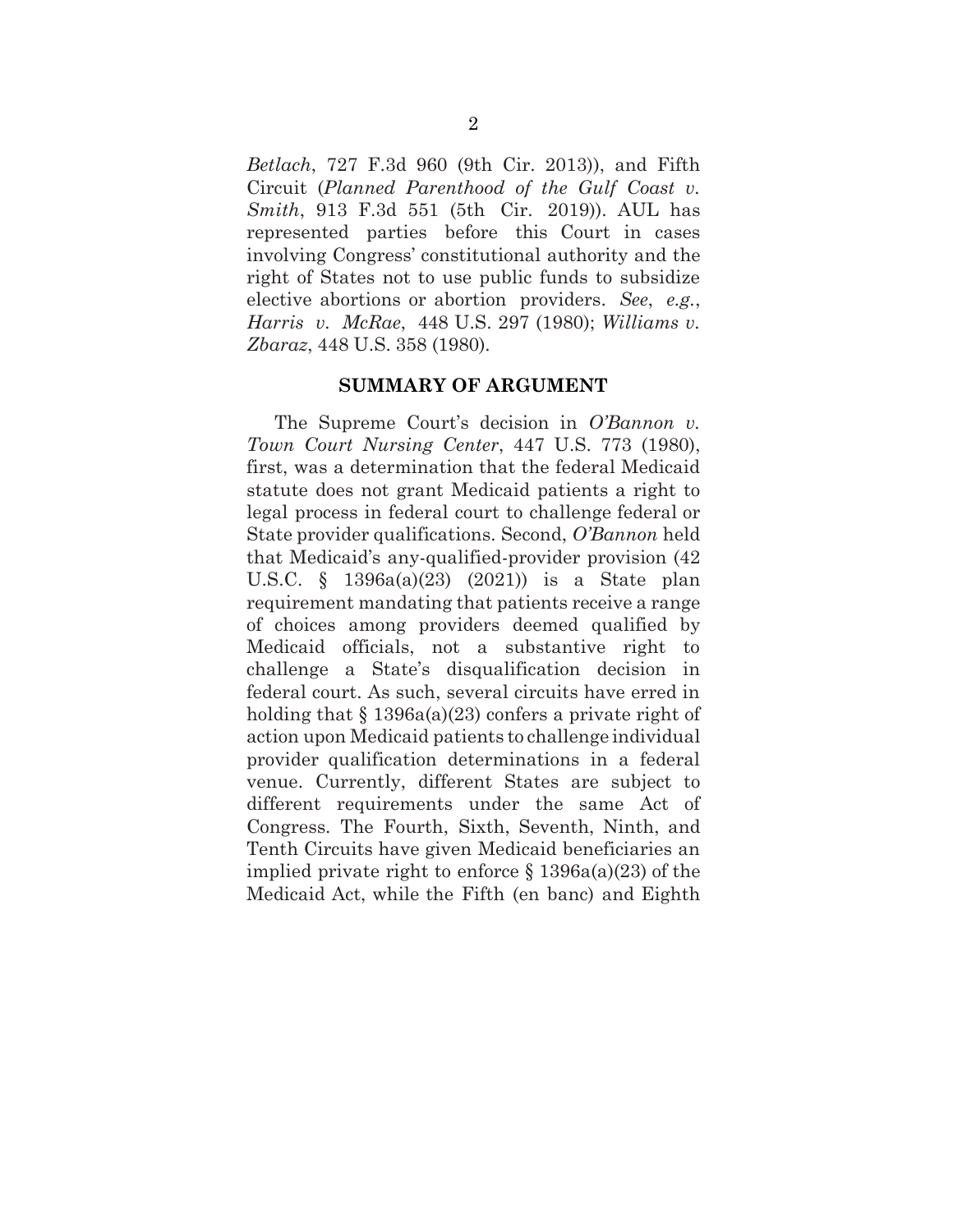Circuits have found no private right of action under  $\S$  1396a(a)(23).<sup>2</sup> The Court should grant the petition to resolve the circuit split and correct the majority jurisdictions' error of federal statutory interpretation of the any-qualified-provider provision.

#### **ARGUMENT**

<span id="page-10-1"></span><span id="page-10-0"></span>I. THE SUPREME COURT CONSTRUED THE ANY-QUALIFIED-PROVIDER PROVISION *AGAINST* RESPONDENTS' POSITION IN *O'BANNON V. TOWN COURT NURSING CENTER*.

In *O'Bannon v. Town Court Nursing Center*, Medicaid recipients attempted to secure a federal due process right to a qualification determination for their chosen Medicaid provider. The Supreme Court decided *O'Bannon* before it radically expanded the jurisprudence of implied rights of action to encompass Spending Clause provisions in *Wright v. Roanoke Redevelopment & Housing Authority*, 479 U.S. 418 (1987), and *Wilder v. Virginia Hospital Association*, 496 U.S. 498 (1990). *O'Bannon* provided a substantive interpretation of the any-qualified-

<sup>2</sup> If the circuit conflict is characterized as a difference in the appellate courts' interpretation of *O'Bannon*, the split is 5-3, insofar as the Second Circuit interpreted *O'Bannon* in *Kelly Kare, Ltd. v. O'Rourke*, 930 F.2d 170 (2d Cir. 1991), in the same manner as the Fifth and Eighth Circuits. *See Planned Parenthood of Greater Tex. Fam. Plan. & Preventative Health Servs. v. Kauffman*, 981 F.3d 347 (5th Cir. 2020) (en banc); *Does v. Gillespie*, 867 F.3d 1034 (8th Cir. 2017).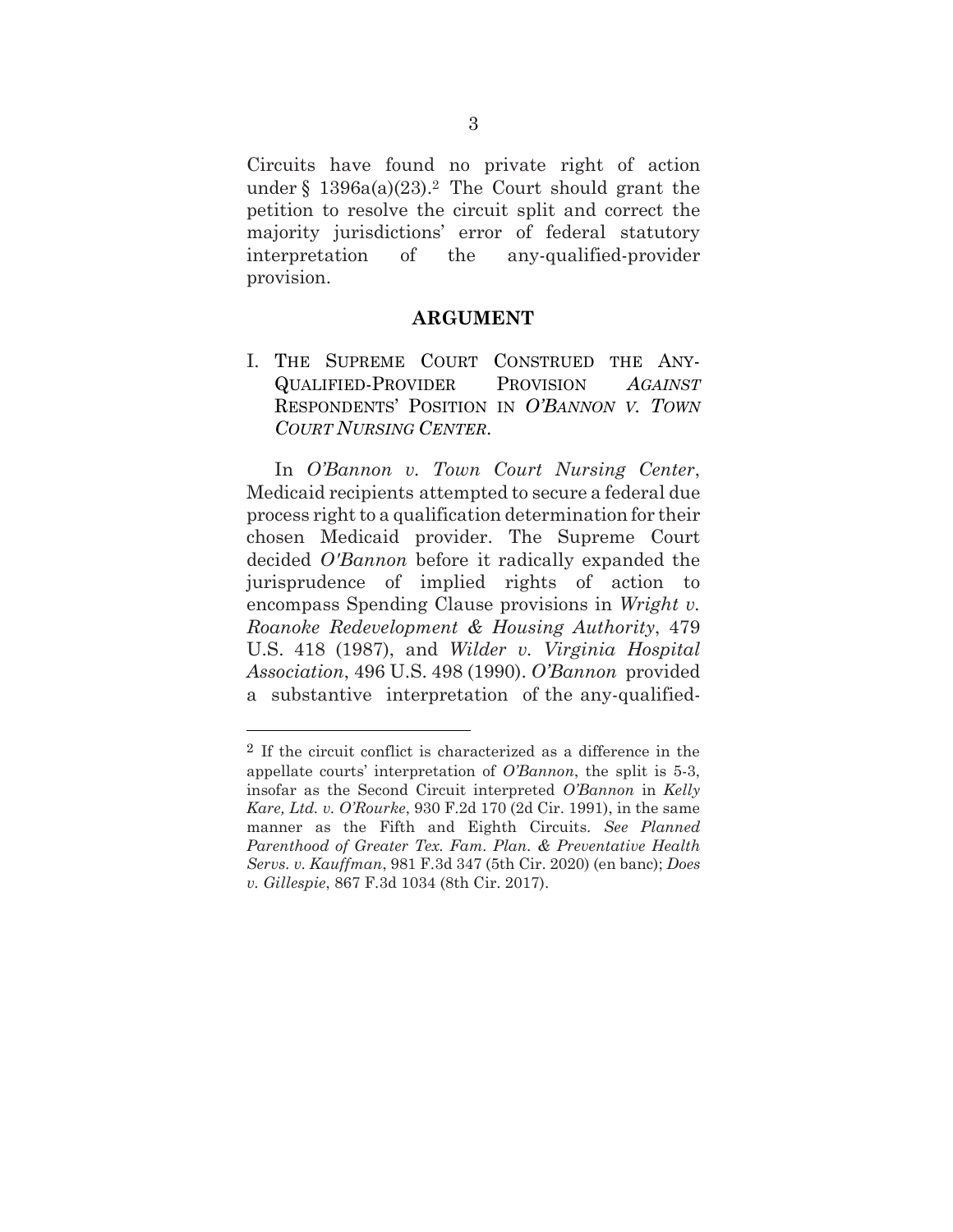provider provision, 42 U.S.C. § 1396a(a)(23), that renders Respondents' position untenable. Thus, the Fifth Circuit en banc correctly concluded in *Kauffman* that "[t]he Supreme Court's decision in *O'Bannon* resolves this case."*Planned Parenthood of Greater Tex. Fam. Plan. & Preventative Health Servs. v. Kauffman*, 981 F.3d 347, 357 (5th Cir. 2020) (en banc) (citing *Does v. Gillespie*, 867 F.3d 1034, 1047 (8th Cir. 2017) (Shepherd, J., concurring) ("*O'Bannon* controls the outcome of this case.")).

In *O'Bannon*, the federal Secretary of Health, Education and Welfare (HEW, now Health and Human Services or HHS) disqualified Town Court Nursing Center, a Pennsylvania skilled nursing facility, based on a Pennsylvania Department of Public Welfare (DPW) survey, which found that the facility failed numerous federal statutory requirements. 447 U.S. at 776 n.3 (citations omitted). Pennsylvania likewise disqualified Town Court, citing federal rules that mandated that a State agency follow suit when the federal secretary has disqualified a provider. *Id*. at 776 n.4 (citation omitted).

The home and several of its Medicaid patients brought a federal court action asserting the right to an evidentiary hearing on the disqualification decision before Medicaid could be discontinued. Much like the plaintiffs' complaint herein, the *O'Bannon*  plaintiffs alleged that terminating Medicaid payments would force Town Court's closure and cause the individual plaintiffs to suffer "immediate and irreparable psychological and physical harm" due to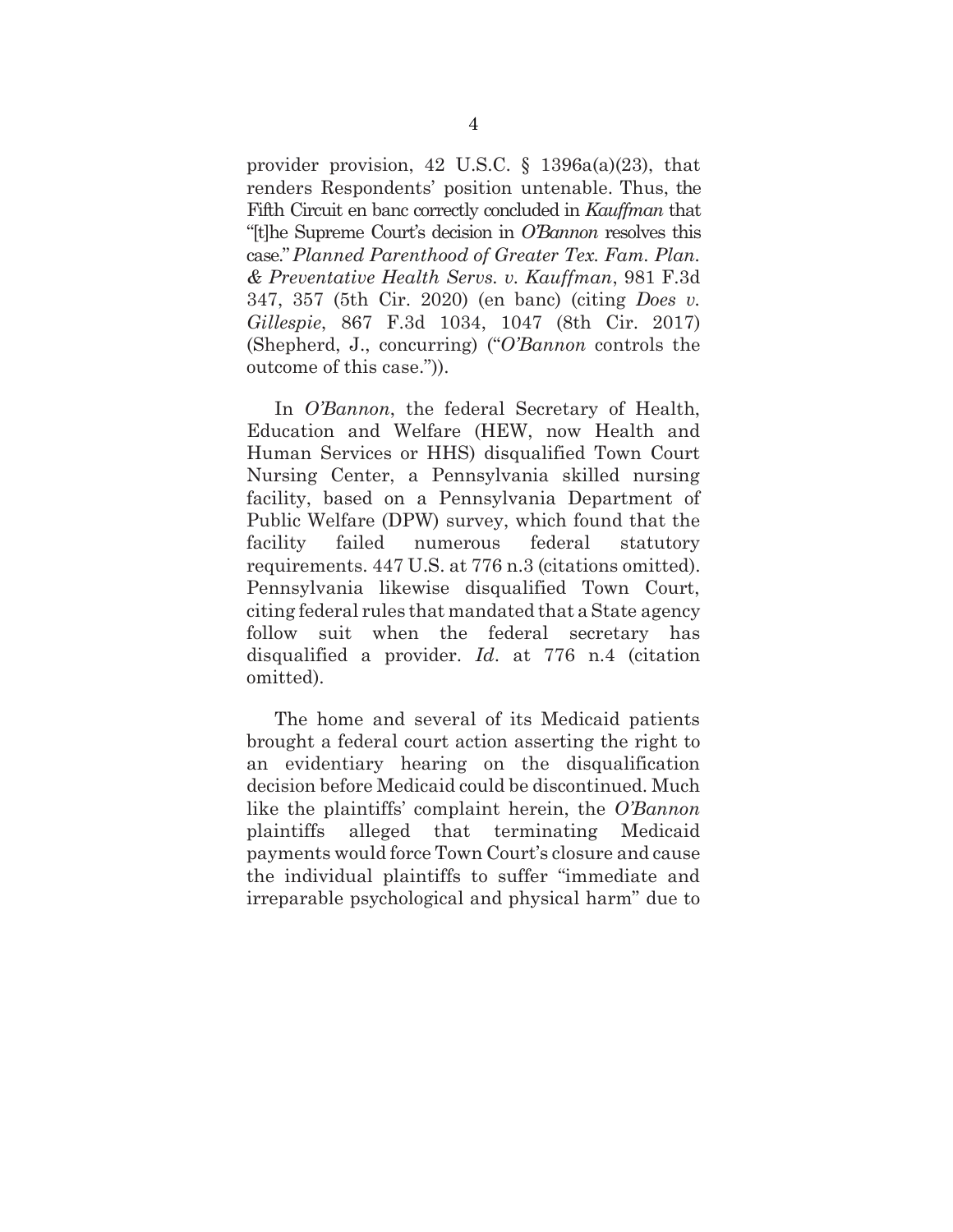moving to a different Medicaid provider. *Id*. at 777; *see Planned Parenthood S. Atl. v. Kerr*, No. 21-1043, slip op. at 10 (4th Cir. Mar. 8, 2022) ("If Planned Parenthood is not able to provide this care under Medicaid, Edwards will be forced to look elsewhere and she will experience a concrete, particularized injury.").

Although the district court declined to find a right to a hearing existed, the Third Circuit reversed on the ground that the Medicaid statute and regulations created a constitutionally protected property interest in continued residency at the home, specifically through the any-qualified-provider provision, 42 U.S.C. § 1396a(a)(23), and regulations prohibiting certified facilities from transferring patients except for certain specified reasons, and reducing or terminating a recipient's financial assistance without a hearing. *O'Bannon*, 447 U.S. at 779–780 (citations omitted); *see Town Court Nursing Ctr., Inc. v. Beal*, 586 F.2d 280 (3d Cir. 1978). The circuit majority relied on the "general due process maxim that, whenever a governmental benefit may be withdrawn only for cause, the recipient is entitled to a hearing as to the existence of such cause." *O'Bannon*, 447 U.S. at 780. Over a strong dissent authored by Chief Judge Seitz, six judges applied this reasoning in *Town Court*, holding that the patients were entitled to a pretermination hearing on the issue of whether Town Court's Medicare and Medicaid provider agreements should be renewed. *Town Court*, 586 F.2d. at 282–83.

The Supreme Court reversed with only a single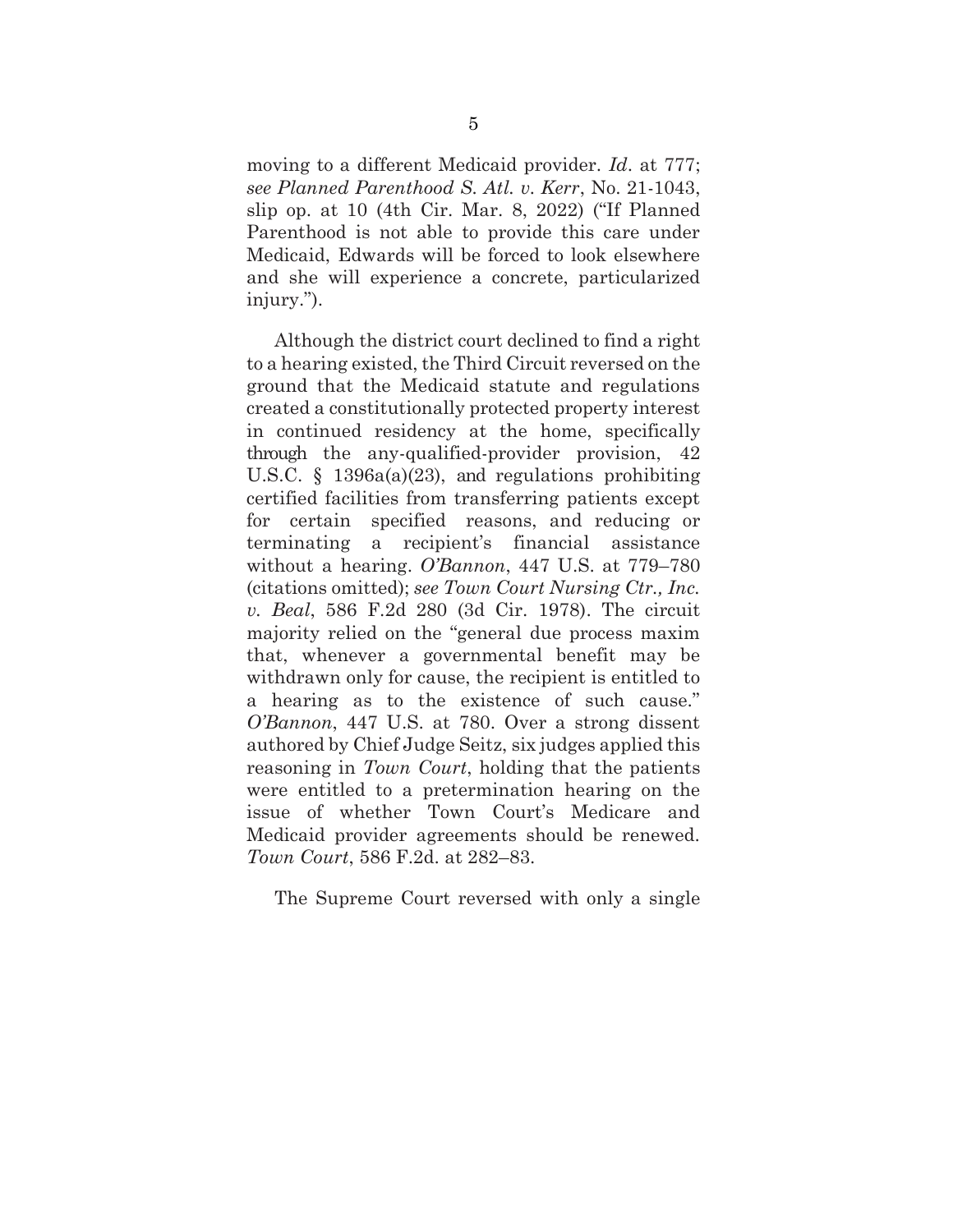dissenting vote by Justice Brennan (*O'Bannon*, 447 U.S. at 805–806), "essentially for the reasons stated by Chief Judge Seitz in his dissent." *O'Bannon*, 447 U.S. at 783. The Court found "unpersuasive" the plaintiffs' argument that the any-qualified-provider provision and other Medicaid provisions relied upon by the court of appeals conferred on them a property right to remain in the home of their choice absent good cause for transfer, and, therefore, entitled them to a federal hearing on whether good cause existed:

*Whether viewed singly or in combination*, the Medicaid provisions relied upon by the Court of Appeals do not confer a right to continued residence in the home of one's choice. Title 42 U.S.C. § 1396a(a)(23) . . . gives recipients *the right to choose among a range of qualified providers*, without government interference. By implication, it also confers an absolute right to be free from government interference with the choice to remain in a home that continues to be qualified. But it clearly does not confer a right on a recipient to enter an unqualified home and demand a hearing to certify it, nor does it confer a right on a recipient to continue to receive benefits for care in a home that has been decertified.

*Id*. at 785 (emphases added). The Supreme Court held that "enforcement by HEW and DPW of their valid regulations did not directly affect the patients' legal rights or deprive them of any constitutionally protected interest in life, liberty, or property." *Id*. at 790.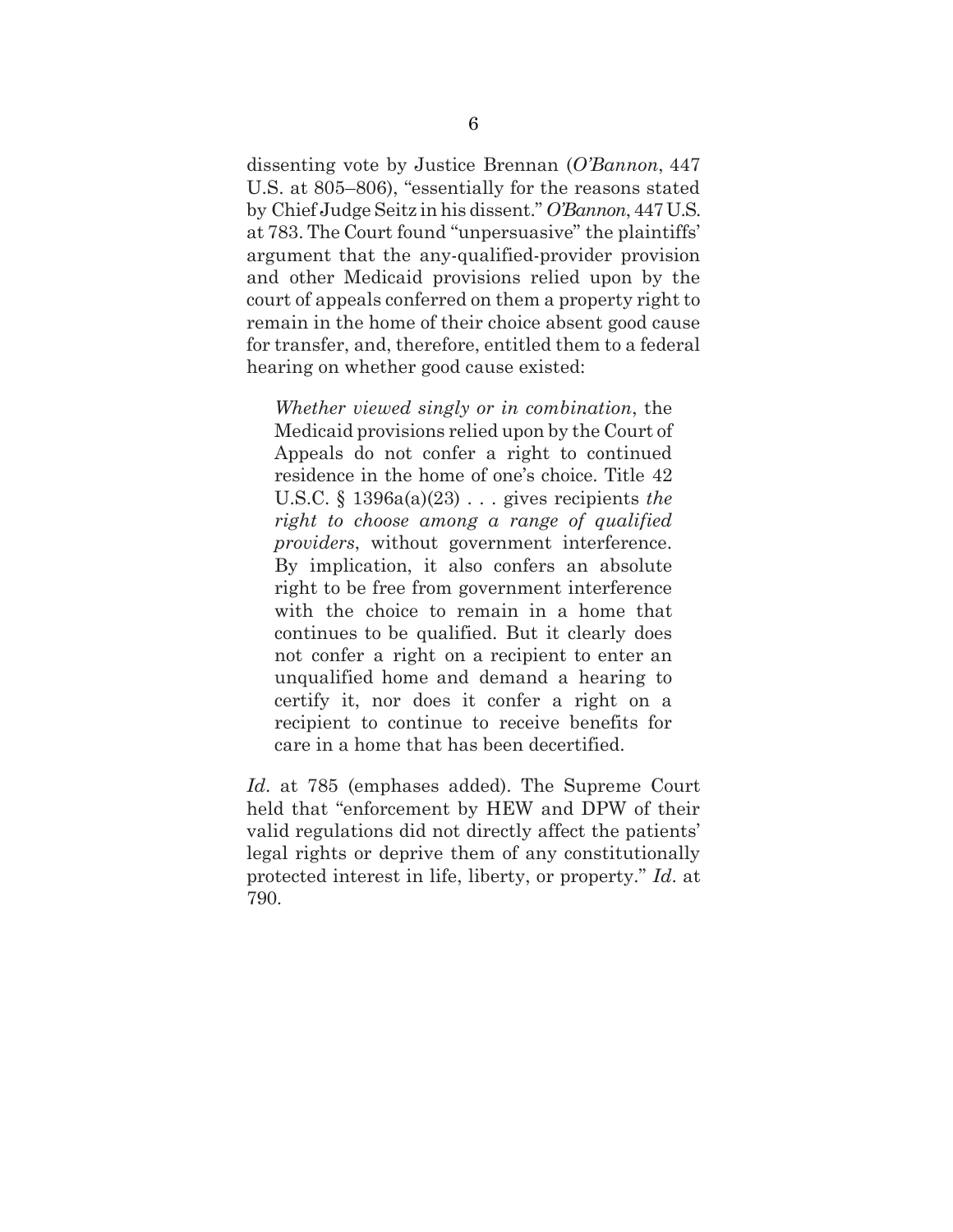In crediting Chief Judge Seitz's analysis, the Court quoted at length with approval his response to the Third Circuit majority's position:

The majority finds that continued residency in the nursing home of one's choice absent specific cause for transfer is an underlying substantive interest created by three Medicaid provisions. Under the first, 42 U.S.C. § 1396a(a)(23), a Medicaid recipient may obtain medical care "from any institution . . . qualified to perform the service or services required." *Clearly, what the majority characterizes as a recipient's right to obtain medical care from a "freely selected provider" is limited to a choice among institutions which have been determined by the Secretary to be "qualified."*

*Id.* at 782 n.13 (emphasis added). And the Supreme Court disagreed with Justice Blackmun's concurring view, which likewise interpreted  $\S$  1396a(a)(23) to "vest[] each patient with a broad right to resist governmental removal, which can be disrupted only when the Government establishes the home's noncompliance with program participation requirements." *Id*. at 791 (Blackmun, J., concurring in the judgment).

The Court also adopted Chief Judge Seitz's view that "since decertification does not reduce or terminate a patient's financial assistance, but merely requires him to use it for care at a different facility, regulations granting recipients the right to a hearing prior to a reduction in financial benefits are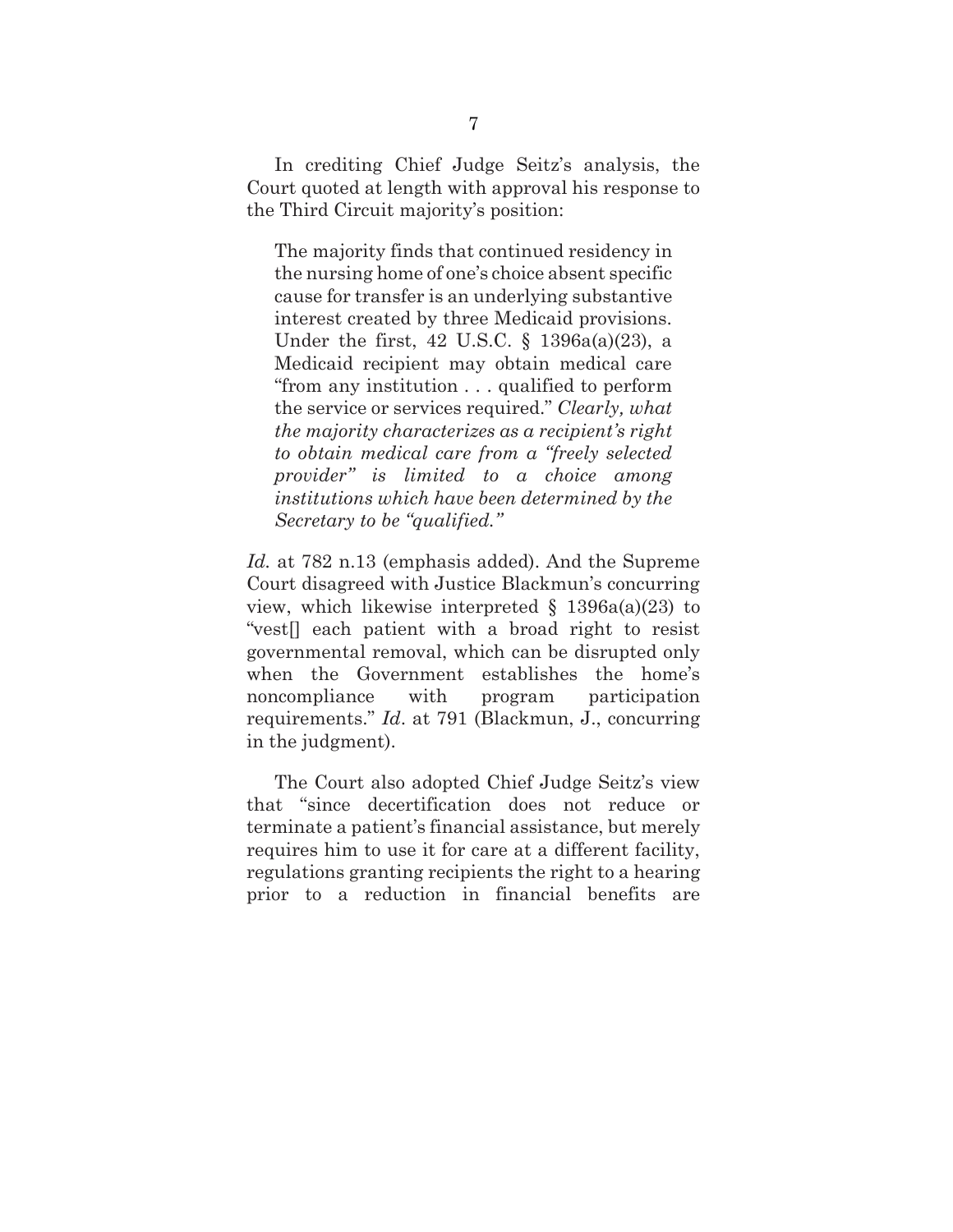irrelevant." *Id*. at 785–86. On this basis, the *O'Bannon* Court set aside the plaintiffs' impact evidence. "[S]ome may have difficulty locating other homes they consider suitable or may suffer both emotional and physical harm as a result of the disruption associated with their move. Yet none of these patients would lose the ability to finance his or her continued care in a properly licensed or certified institution." *Id*. at 787.

Justice Brennan in his *O'Bannon* dissent and Judge Adams of the Third Circuit both urged that it "begs the question" to hold that  $\S$  1396a(a)(23) expressly gives the patients only a right to stay in "qualified" facilities, *id*. at 782 (citing *Town Court*, 586 F.2d at 287 (Adams, J., concurring)), implying that the only way to avoid a circular argument over the definition of "qualified" is to find that federal courts have authority to decide whether a provider is "qualified to provide the services required." But if the question is "begged", only "a strained reading of § 1396a(a)(23)" would allow a Medicaid patient to challenge whether the provider is "qualified." *Kauffman*, 981 F.3d at 358. As the en banc Fifth Circuit held:

Where is the language in  $\S$  1396a(a)(23) that grants a right to a Medicaid patient, either independent of the provider's right or exercised in tandem with the provider, to have a particular provider declared "qualified"? It is not there, and that is why the Supreme Court held as it did in *O'Bannon*. A Medicaid patient may choose among qualified and willing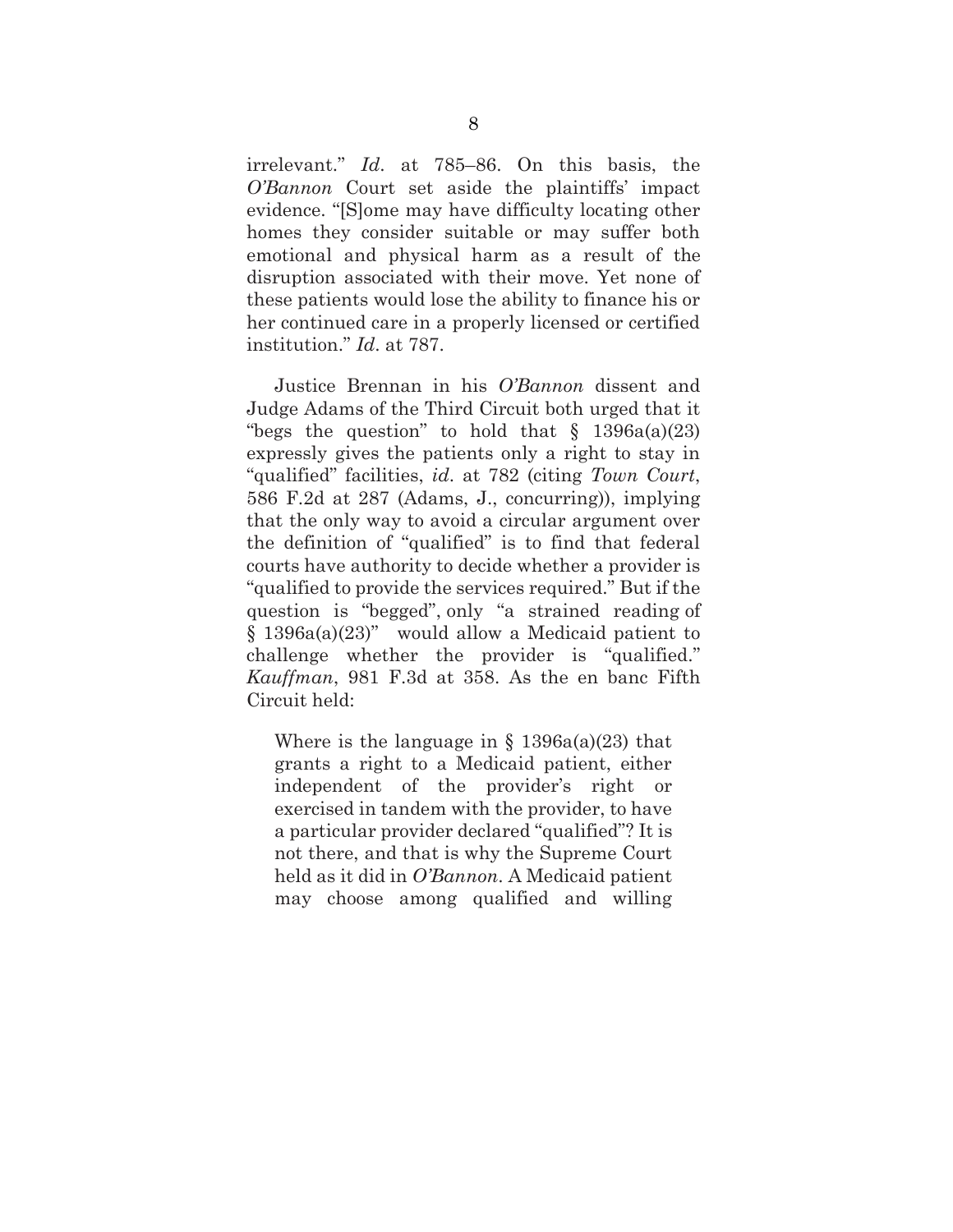providers but has no right to insist that a particular provider is "qualified" when the State has determined otherwise.

*Id*. All that *O'Bannon* said about what "qualified" means is that  $\S 1396a(a)(23)$  does not grant federal courts the authority to make that decision. "[W]hile a patient has a right to continued benefits to pay for care in the qualified institution of his choice, he has no enforceable expectation of continued benefits to pay for care in an institution that [Medicaid authorities] ha[ve] determined to be unqualified." *O'Bannon*, 447 U.S. at 786.

<span id="page-16-0"></span>A. *O'Bannon*'s Due Process Analysis Presupposed the *Absence* of Any Implied Federal Right for Respondents.

The Fourth and other Circuits have incorrectly dismissed *O'Bannon* as a due process case. <sup>3</sup> As the full Fifth Circuit described regarding a due process challenge to whether a Medicaid provider is

<sup>3</sup> *See*, *e.g.*, *Kerr*, slip op. at 23 ("The [Supreme] Court simply rejected the procedural due process claim brought by the [*O'Bannon*] plaintiffs . . . *O'Bannon* therefore has little to do with this case."); *Planned Parenthood of Ind., Inc. v. Comm'r of Ind. State Dep't of Health*, 699 F.3d 962, 977 (7th Cir. 2012) (distinguishing *O'Bannon* on the basis that "the free-choice-ofprovider statute was raised in the context of a due-process claim" and that "[t]his is not a due-process case"); *Planned Parenthood of Kan. & Mid-Mo. v. Andersen*, 882 F.3d 1205, 1231 (10th Cir. 2018) ("[W]e note that the nursing home residents in *O'Bannon* asserted procedural due-process rights, not substantive rights, as the patients do here.").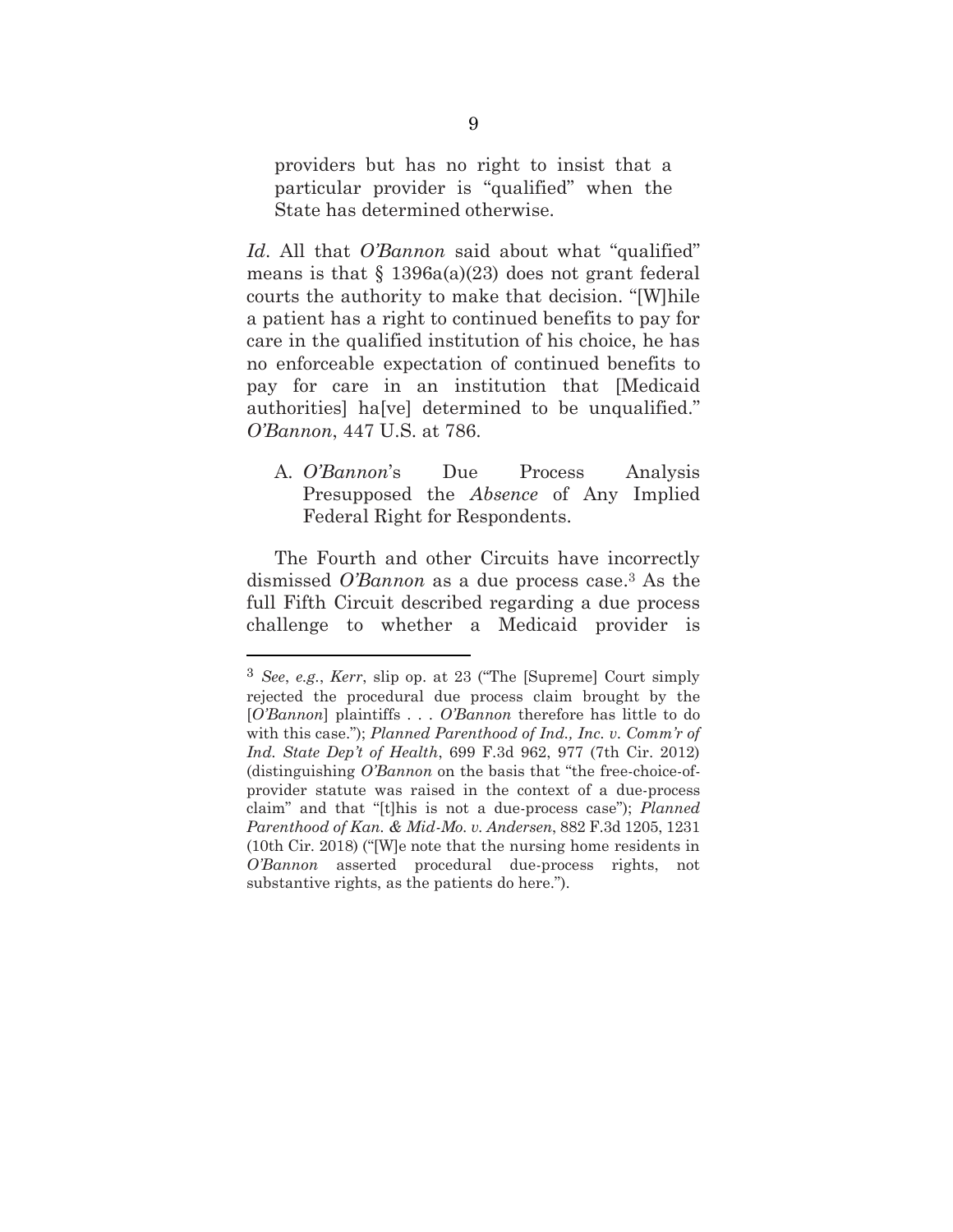"qualified," there must be "an underlying *substantive*  right that would permit the residents to challenge a State's determination that a provider is not qualified." *Kauffman*, 981 F.3d at 366 (emphasis in original). According to the Fifth Circuit:

[T]he Supreme Court confirmed that the Due Process Clause does not confer a "right to a hearing" in the abstract; rather, it does so only as a prerequisite to a deprivation of "life, liberty, or property." Accordingly, for the *O'Bannon* beneficiaries to prevail on their due process claim, they had to show that the termination of the nursing home's Medicaid agreement "amount[ed] to a deprivation of an [ ] interest in life, liberty, or property."

*Id*. at 355–356 (citing *O'Bannon*, 447 U.S. at 788, 790); accord *Gillespie*, 867 F.3d at 1048 (Shepherd, J., concurring) ("The plaintiffs' argument also exhibits a fundamental misunderstanding of due process rights. Any right to due process, whether asserted as a procedural or substantive claim, exists only when there is an underlying substantive right at issue.").

Thus, even though the *O'Bannon* plaintiffs "contend[ed] that, under the Due Process Clause, they 'were entitled to an evidentiary hearing on the merits of the decertification decision before the Medicaid payments were discontinued," the Supreme Court rejected this argument. *Kauffman*, 981 F.3d at 355–356. Under § 1396a(a)(23), "while a patient has a right to continued benefits to pay for care in the qualified institution of his choice, he has no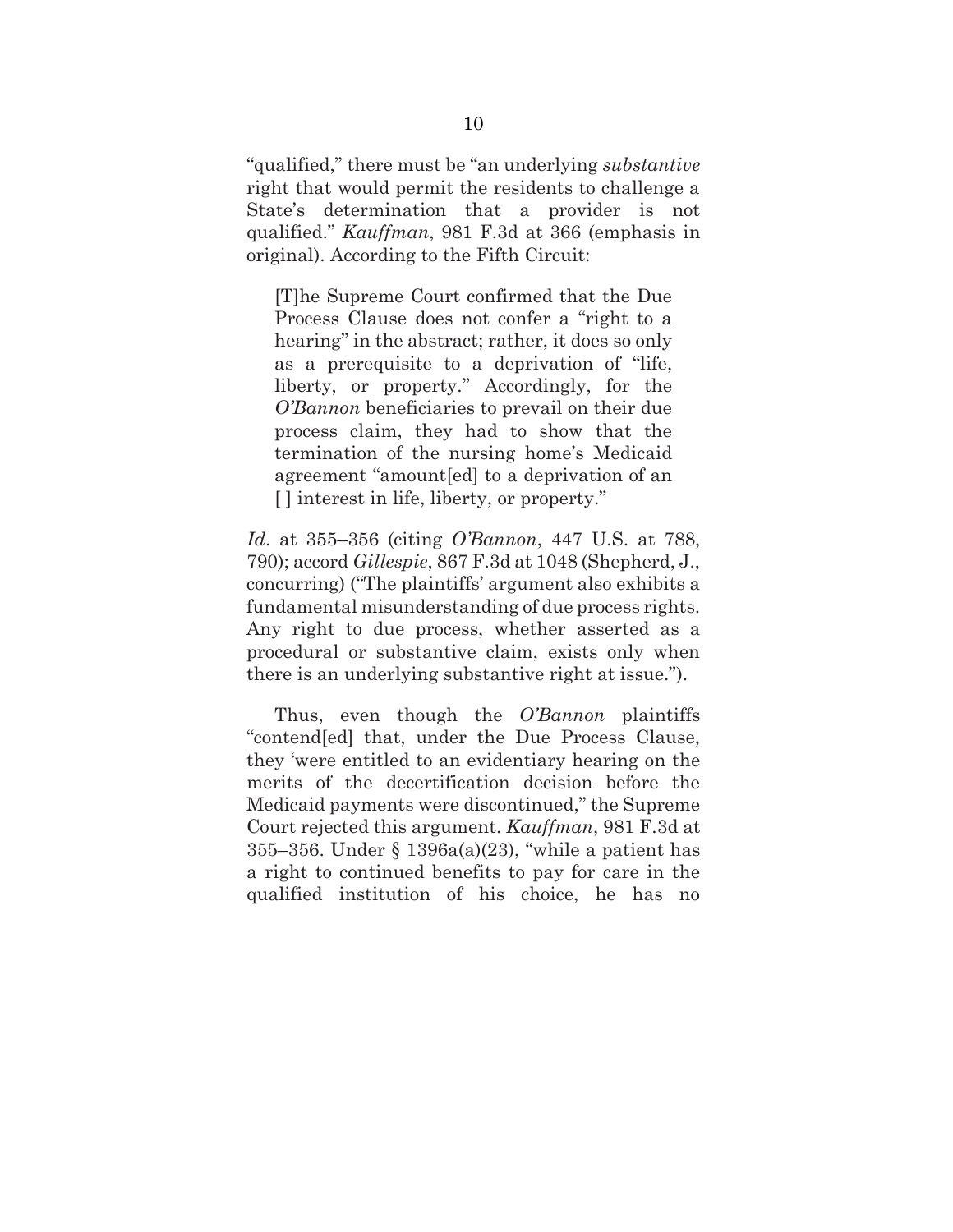enforceable expectation of continued benefits to pay for care in an institution that has been determined to be unqualified." *O'Bannon*, 447 U.S. at 786. Even if facility decertification imposes "an immediate, adverse impact on some residents . . . that impact, which is an indirect and incidental result of the Government's enforcement action, does not amount to a deprivation of any interest in life, liberty, or property." *Id*. at 787. Thus, "the Supreme Court made clear that § 1396a(a)(23) *does not confer a right to contest, collaterally attack, or litigate a State's determination that a provider is not 'qualified.'" Kauffman*, 981 F.3d at 367 (emphasis in original). "The central holding in *O'Bannon* was that regardless of whether the State's qualification decision was correct, the individual beneficiaries did not have a right that would allow them to 'demand a hearing' to challenge that determination.'" *Id*. (citing *O'Bannon*, 447 U.S. at 785).

<span id="page-18-0"></span>B. *O'Bannon* Substantively Construed the Any-Qualified-Provider Provision to Mandate Only that State Medicaid Plans Offer Patients a Broad Range of Choices Among Qualified Providers, Not a Right to a Federal Court Hearing on Whether a Particular Provider Is Qualified.

Presuming for argument's sake that § 1396a(a)(23) impliedly gives a private right of action, the Court nonetheless "must examine the precise contours of that right." *Gillespie*, 867 F.3d at 1046 (Shepherd, J., concurring) (citing *Gonzaga Univ. v. Doe*, 536 U.S. 273, 280 (2002). The *O'Bannon* Court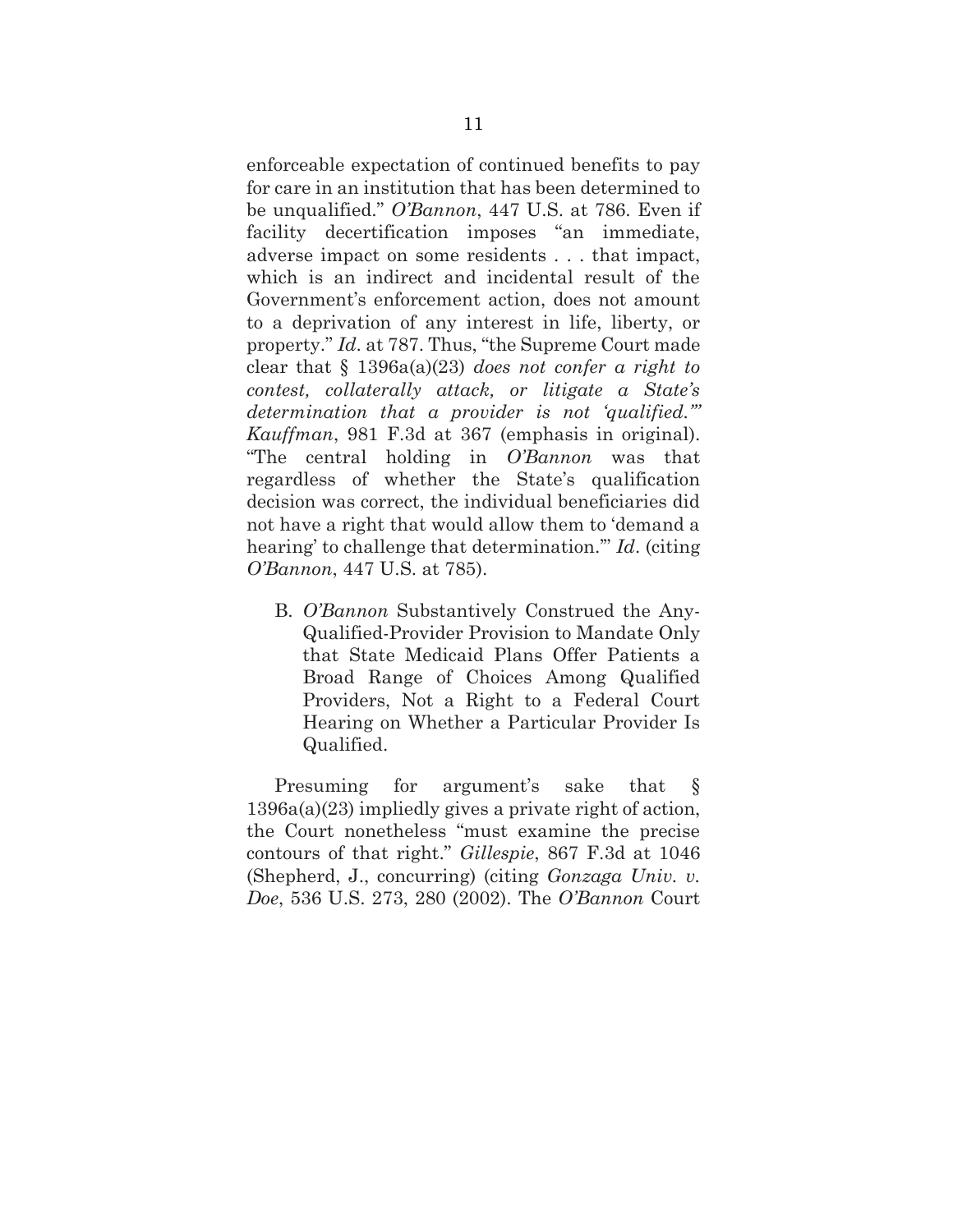"clearly stated that it was defining the contours of the 'substantive right . . . conferred by the statutes and regulations.'" *Id*. at 1048. In the words of Judge Shepherd, "the Court carefully delineated the limits of the right conferred by  $[\S 1396a(a)(23)]$ ; there is no enforceable right of continued care from a provider determined by the state to be unqualified." *Id*. at 1047. There is a complete dearth of guidance in the provision;  $\S$  1396a(a)(23) says nothing about which qualifications are permissible, nor about which governmental agency—federal or State—has the statutory authority to make the qualification decision in a particular instance or a disqualification decision afterward. Thus, no substantive individual right can be derived from the provision.

Similarly, circuits and judges have misread *O'Bannon* to be limited to circumstances involving a provider that is disqualified for health and safety reasons, based upon their supposition that § 1396a(a)(23) provides a definition of "qualified" that is strictly limited to an ability to deliver medical services.

[T]he [*O'Bannon*] plaintiffs had no right to reside in an unqualified facility *when the disqualification decision was connected to the state's enforcement of its health and safety regulations*. The language of the freedom-ofchoice provision supports this understanding because the word "qualified" is modified by the phrase "to perform the service or services required."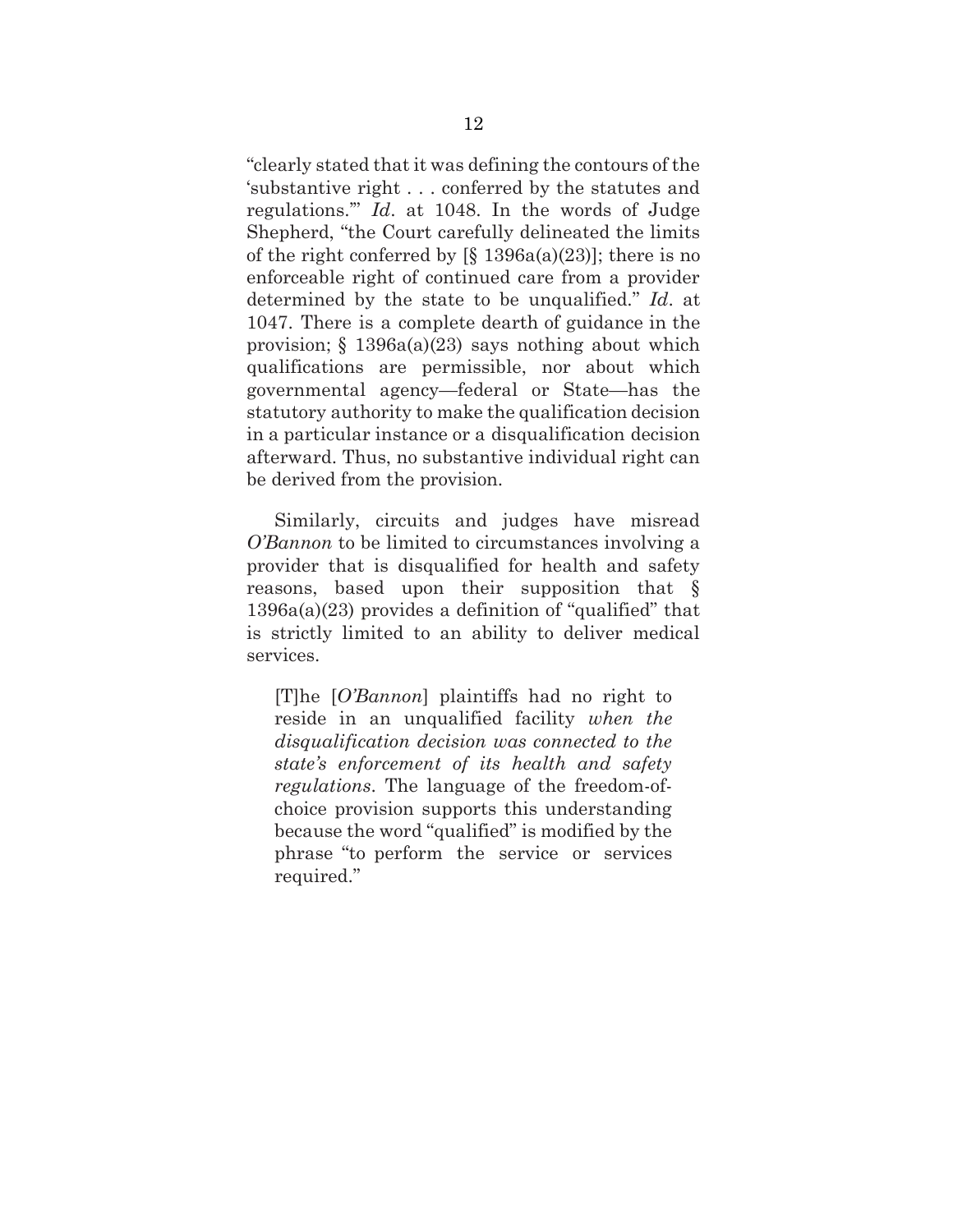*Gillespie*, 867 F.3d at 1053 (Melloy, J., dissenting) (citations omitted) (most alterations in original); *see also Betlach*, 727 F.3d 960; *Planned Parenthood of Kan. & Mid-Mo. v. Andersen*, 882 F.3d 1205, 1231 (10th Cir. 2018) ("*O'Bannon* addressed a different situation—one where *no one contested that the nursing home was unqualified to perform the services*. . . .[U]nlike in *O'Bannon,* the Providers in the case before us remained qualified to perform the medical services.").

This view reads into the provision a commonusage definition of "qualified," imported from outside the Medicaid statute. As Judge Melloy argues, "'[t]he provision thus indexes the relevant 'qualifications' not to any Medicaid-specific criteria (whether imposed by the federal government or the states), but to factors external to the Medicaid program; the provider's competency and professional standing as a medical provider generally.'" *Gillespie*, 867 F.3d at 1053 (Melloy, J., dissenting) (citing *Betlach*, 727 F.3d at 969).

In rejecting this extra-statutory definition, the Eighth Circuit explicated the important distinction between a "qualified" Medicaid provider and "qualified" to provide medical services:

The dissent's attempt to distinguish *O'Bannon*  fails because it assumes that Planned Parenthood was somehow *wrongfully*  disqualified as a Medicaid provider. The dissent claims to find proof of this wrongful termination in the fact that Planned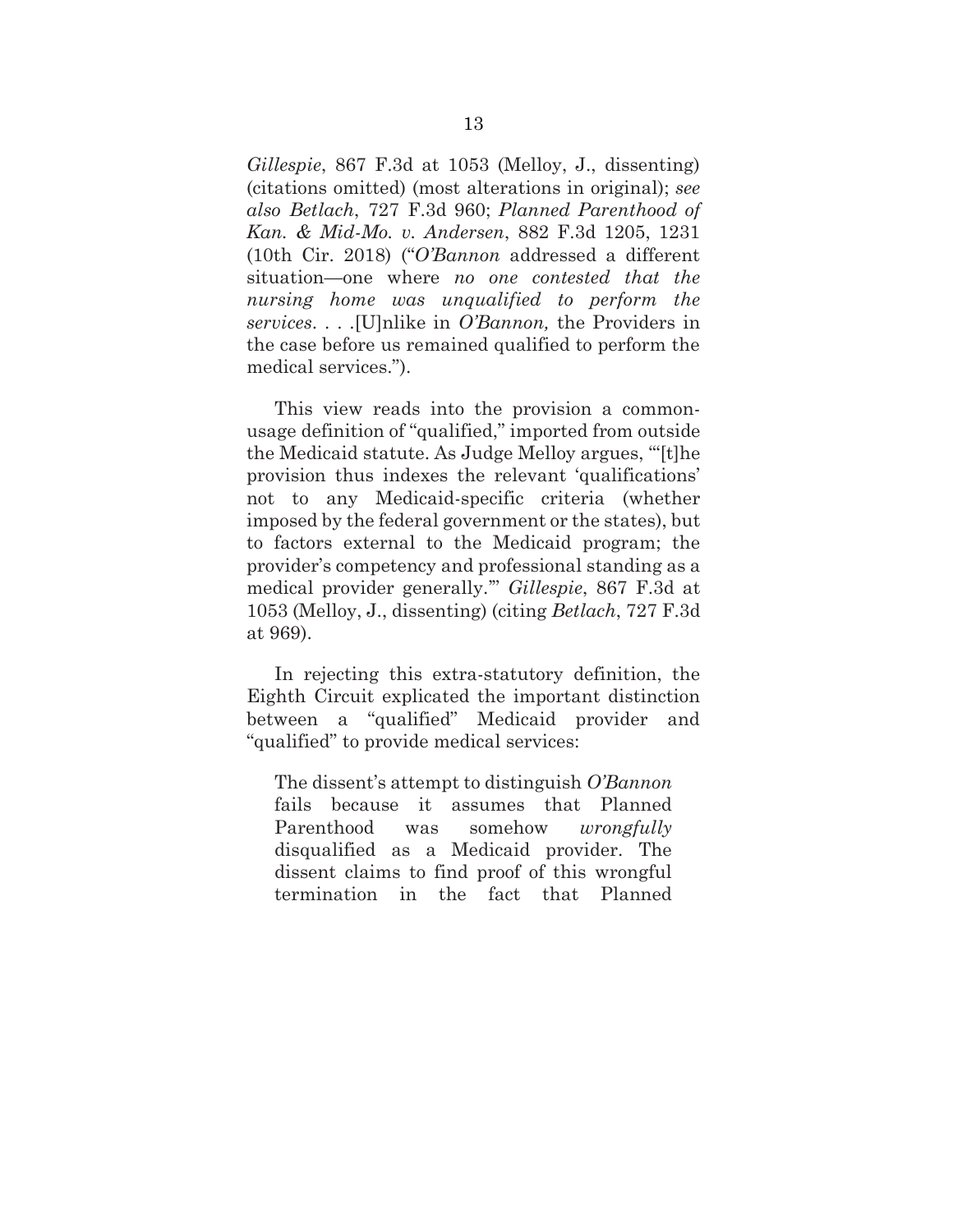Parenthood remains licensed to serve other patients. So according to the dissent, a Medicaid recipient has the right to challenge the merits of a provider's decertification when the State permits that provider to continue providing care to other patients. But this interpretation is plainly wrong. "Under federal statutory and regulatory provisions, a State may terminate a provider's Medicaid agreement on many grounds, and it is not a prerequisite for such terminations that the State preclude a provider from providing services to any and all patients."

*Gillespie*, 867 F.3d at 1048–49 (citation omitted) (emphasis in original).

This "common usage" reading of  $\S$  1396a(a)(23) amounts to a "drive by" definition for a key operative concept in the Medicaid statute, in spite of the fact that federal and State qualification authority is the subject of numerous other more explicit provisions, *e.g*., 42 U.S.C. § 1396a(p)(1) (2021), and authority which is cited and discussed below. As the Fifth Circuit observed, "the text of  $\S$  1396a(a)(23) does not unambiguously grant Medicaid patients the right to be involved in or to contest a state agency's determination that a provider is not 'qualified.'" *Kauffman*, 981 F.3d at 358.

In sum, the majority circuits have improperly conflated a "right" and a private right of action. § 1396a(a)(23) intended to benefit Medicaid patients by ensuring that State plans secure a right for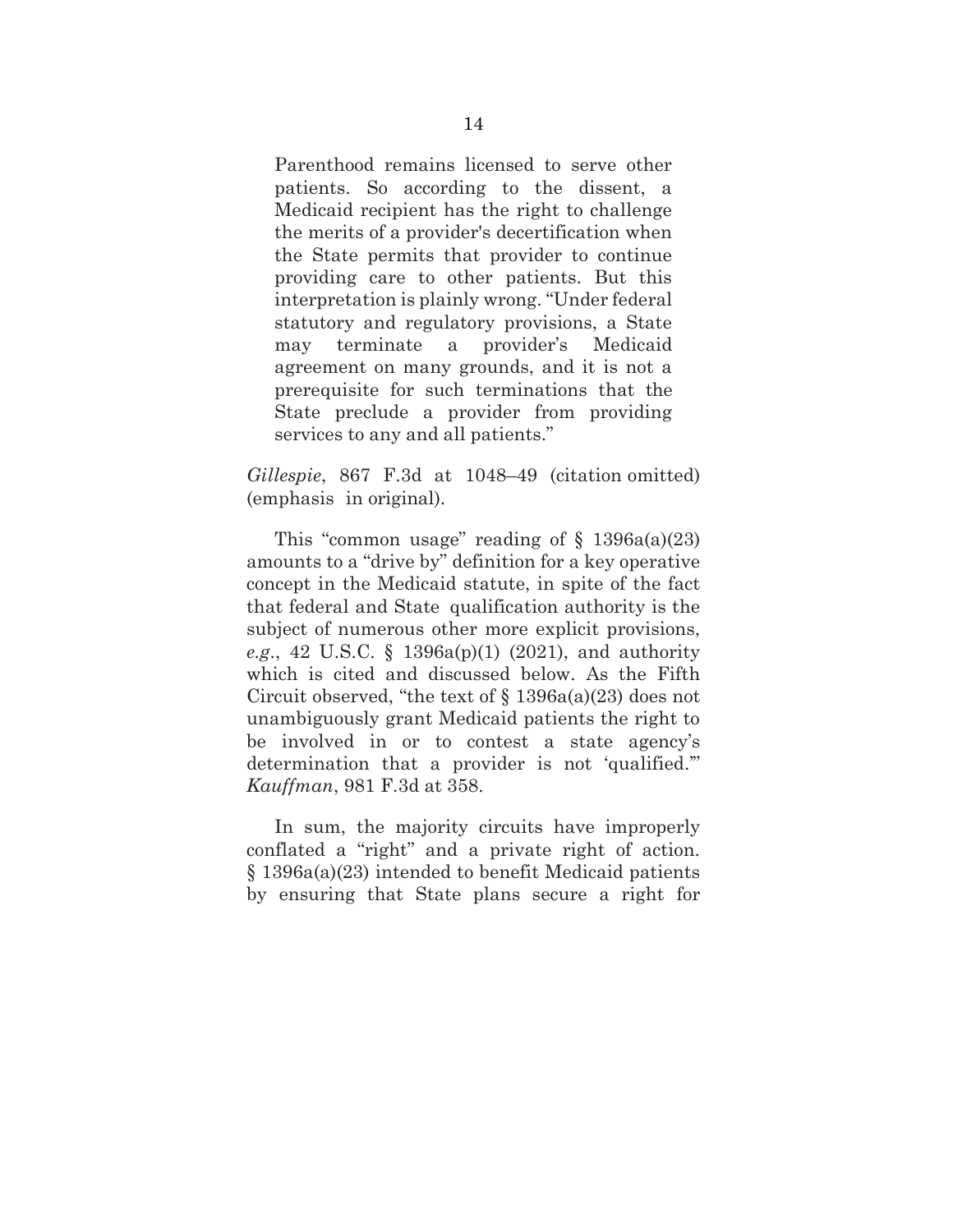patients to choose among qualified providers. It does not *a fortiori* mean that Congress intended to bestow on them a private right of action to enforce that provision in federal court, a principle this Court has made clear in numerous cases. *See*, *e.g.*, *Alexander v. Sandoval*, 532 U.S. 275 (2001); *Suter v. Artist M*, 503 U.S. 347 (1992); *Armstrong v. Exceptional Child Ctr., Inc.*, 575 U.S. 320 (2015).

- <span id="page-22-0"></span>II. THE SECOND, FIFTH AND EIGHTH CIRCUITS' READING OF *O'BANNON* ACCORDS WITH THE MEDICAID ACT'S STATUS AS A SPENDING CLAUSE "CONTRACT" WITH THE STATES AND THIS COURT'S ANALYSIS IN *ARMSTRONG V. EXCEPTIONAL CHILD CENTER*.
	- A. Congress Has Made No "Clear Statement" that States Are Subject to Suit in Federal Court to Enforce  $\S 1396a(a)(23)$ .

<span id="page-22-1"></span>The Constitution created a system of "dual sovereignty" between the States and the federal government. *Murphy v. Nat'l Collegiate Athletic Ass'n*, 138 S. Ct. 1461 (2018). Notably, "[t]he Constitution limited but did not abolish the sovereign powers of the States, which retained 'a residuary and inviolable sovereignty.'" *Id.* at 1475 (citation omitted). Consequently, "[t]he Constitution confers on Congress not plenary legislative power but only certain enumerated powers." *Id*. at 1476. The authority to regulate in areas occupied jointly by Congress and State governments—including the police power to regulate the health and welfare of citizens—is reserved to the States. While States can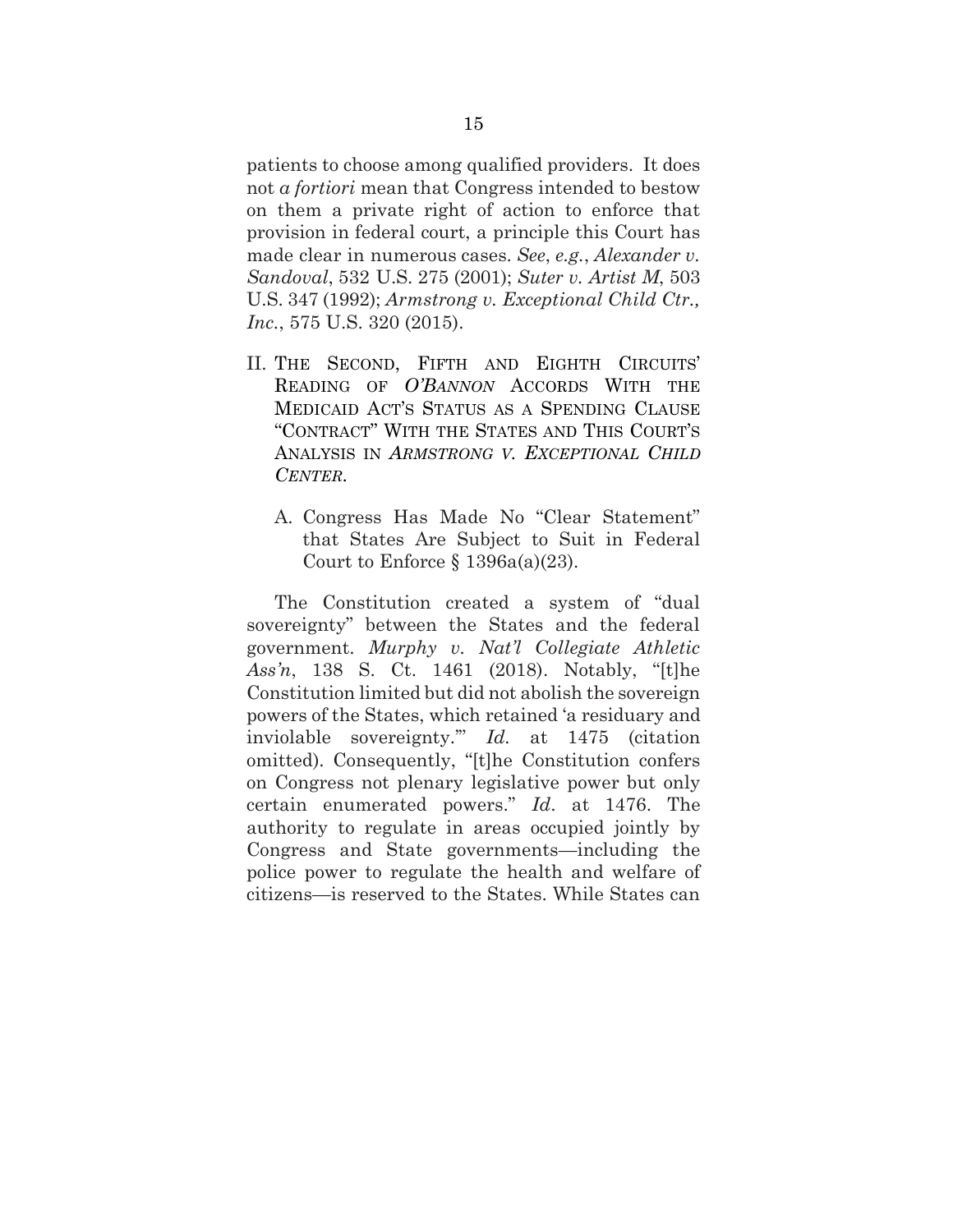surrender their sovereign authority to the federal government through Congress via Spending Clause legislation, any purported surrender of a State's sovereign power must be interpreted strictly in favor of the State. *See*, *e.g.*, *Sossamon v. Texas*, 563 U.S. 277, 285 (2011). Thus, the Medicaid Act, including § 1396a(a)(23), must be construed strictly against the assertion of surrender of State power.

In light of this system of dual sovereignty, "if Congress intends to alter the 'usual constitutional balance between the States and the Federal Government,' it must make its intention to do so 'unmistakably clear in the language of the statute.'" *Will v. Mich. Dep't of State Police*, 491 U.S. 58, 65 (1989) (citation omitted). For Spending Clause legislation specifically, "'if Congress intends to impose a condition on the grant of federal moneys, it must do so unambiguously.'" *Cummings v. Premier Rehab Keller, P.L.L.C.*, 596 U.S. \_\_\_, slip op. at 5 (Apr. 28, 2022) (citing *Pennhurst State Sch. & Hosp. v. Halderman*, 451 U.S. 1, 17 (1981)). Congress must "speak with a clear voice [in order to] enable the States to exercise their choice knowingly, cognizant of the consequences of their participation." *Pennhurst*, 451 U.S. at 17 (describing what is known as the "*Pennhurst* clear statement rule"). Courts similarly must "construe the reach of Spending Clause conditions with an eye toward 'ensuring that the receiving entity of federal funds [had] notice that it will be liable." *Cummings*, slip op. at 4–5 (citation omitted) (alterations in original).

Because of the *Pennhurst* clear statement rule,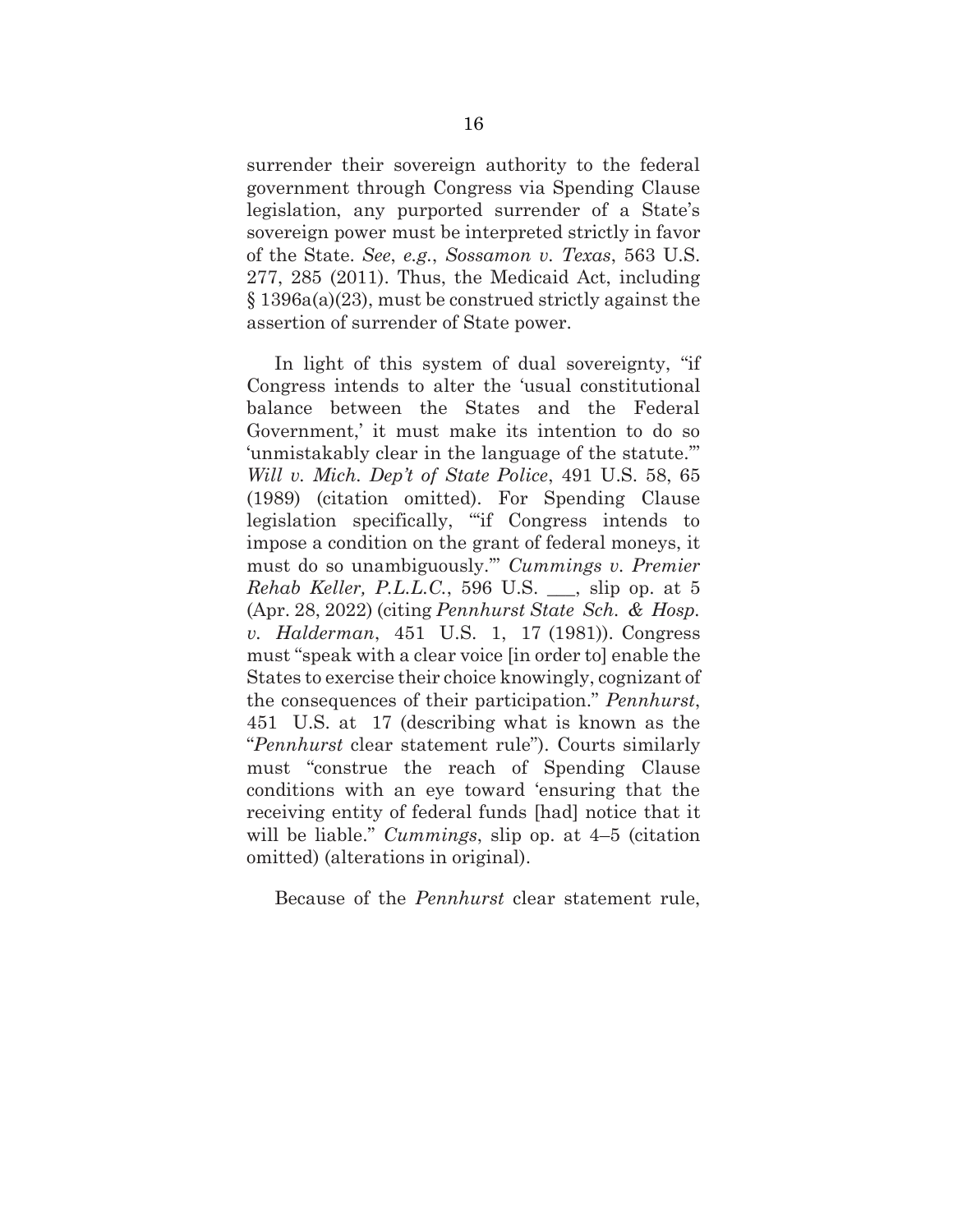States accepting congressional funds via Spending Clause legislation must be aware of the conditions attached to the receipt of those funds so that they can be said to have "voluntarily and knowingly accept[ed] the terms of the 'contract.'" *Pennhurst*, 451 U.S. at 17; *see also Nat'l Fed'n of Indep. Bus. v.Sebelius*, 567 U.S. 519, 577 (2012) ("The legitimacy of Congress's exercise of the spending power thus rests on whether the State voluntarily and knowingly accepts the terms of the contract." (quotation marks omitted)). "Respecting this limitation is critical to ensuring that Spending Clause legislation does not undermine the status of the States as independent sovereigns in our federal system." *Nat'l Fed'n of Indep. Bus.*, 567 U.S. at 577.

In the Medicaid Act, Congress established a careful balance between the States and federal agencies, giving States "flexibility in designing plans that meet their individual needs" and "considerable latitude in formulating the terms of their own medical assistance plans." *Addis v. Whitburn*, 153 F.3d 836, 840 (7th Cir. 1998) (citation omitted). This flexibility and wide latitude reflect the fact that establishing qualifications for medical providers is a traditional State function, and that under the Medicaid Act, States are acting within their core or natural sphere of operation. *See*, *e.g.*, *Pa. Med. Soc'y v. Marconis*, 942 F.2d 842, 847 (3d Cir. 1991) ("The licensing and regulation of physicians is a state function . . . . Thus, the state regulation is presumed valid. To rebut this presumption, appellants must show that Congress intended to displace the state's police power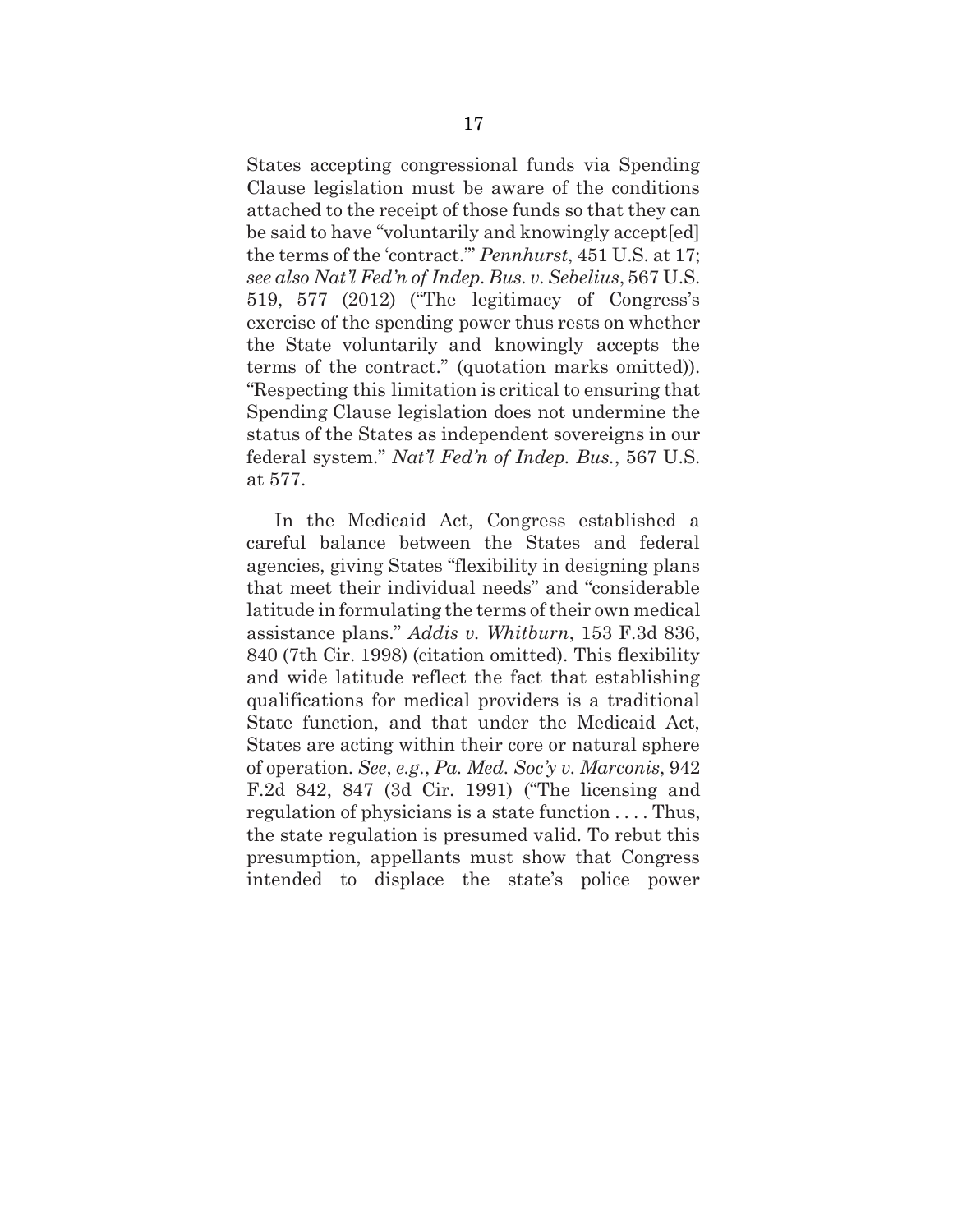function."). As this Court has explained, "[where] Congressional interference [with a core state function] would upset the usual constitutional balance of federal and state powers[,] . . . it is incumbent upon the federal courts to be certain of Congress' intent before finding that federal law overrides this balance." *Gregory v. Ashcroft*, 501 U.S. 452, 460 (1991) (citation omitted).For this reason, the Medicaid statute expressly prohibits federal interference with the practice of medicine or the manner in which medical services are provided, or the exercise of any supervision or control over the operation of any institution providing health services. 42 U.S.C. § 1395 (1965).

Given the *Pennhurst* clear statement rule, one would expect to encounter explicit constraints on the States' authority to determine Medicaid provider qualifications if that were truly Congress' intent. But the opposite is true; State authority is recognized and affirmed through the warp and woof of the Medicaid Act. As Judge Elrod concludes: "[b]ecause the states have not committed to a federal definition of 'qualified,' they have wide latitude in determining who is 'qualified' and who is not, so long as they identify a regulation implicating safety, legality, or ethics and rely on substantial evidence showing that the provider violated that regulation." *Kauffman*, 981 F.3d at 378 (Elrod, J., concurring).

Congress explicitly reserved to States the power to exclude any provider from participating in the State's program "for any reason for which the Secretary could exclude the [provider] from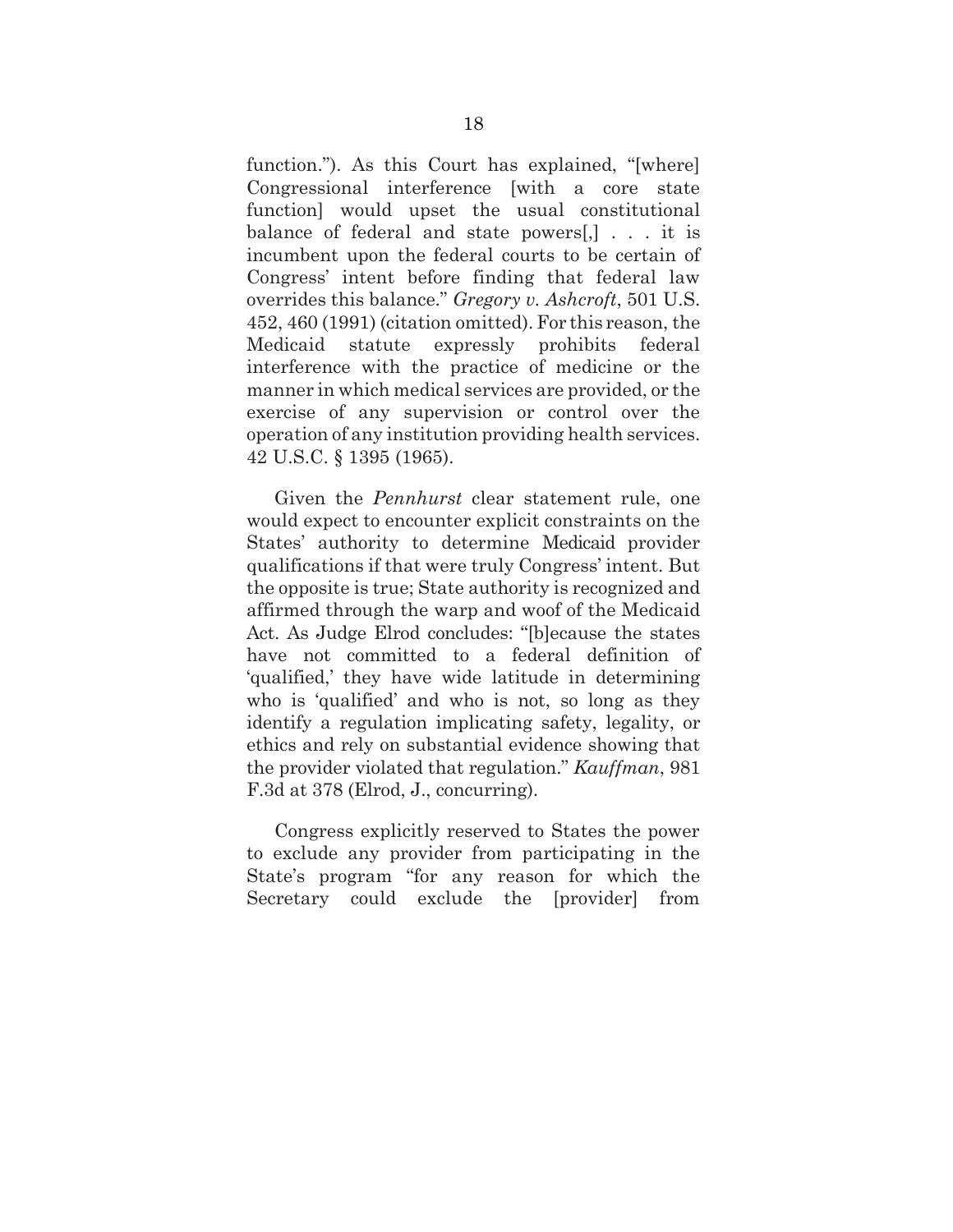participation." 42 U.S.C. § 1396a(p)(1). The Medicaid Act provides dozens of reasons why the Secretary, and likewise the States, may—and sometimes, must exclude a provider from participation in a State Medicaid program. Many of these reasons have nothing to do with a Medicaid provider's ability or willingness to perform medical services. If a court defines "qualified" as "'capable of performing the needed medical services in a professionally competent, safe, legal, and ethical manner,' . . . [then] this vague definition is susceptible to more-specific interpretations that would conflict with the Medicaid Act's text and structure." *Kauffman*, 981 F.3d at 377 (Elrod, J., concurring) (citation omitted).

For example, 42 U.S.C. § 1320a-7 (2019) provides that a State may exclude providers for convictions of program-related crimes or crimes relating to patient abuse; convictions related to fraud, including health care fraud, or controlled substances; overcharging, charging for unnecessary services, or failing to furnish necessary services; default on health education loans or scholarship obligations; and false statements or misrepresentation of material facts. Under 42 U.S.C. § 1395cc(b)(2) (2020), a State may exclude a provider that fails to comply substantially with the provisions of the Medicaid provider agreement, the provisions of the title and regulations thereunder, or a required corrective action, or a provider who has been convicted of a felony under federal or State law for an offense the State determines to be detrimental to the best interests of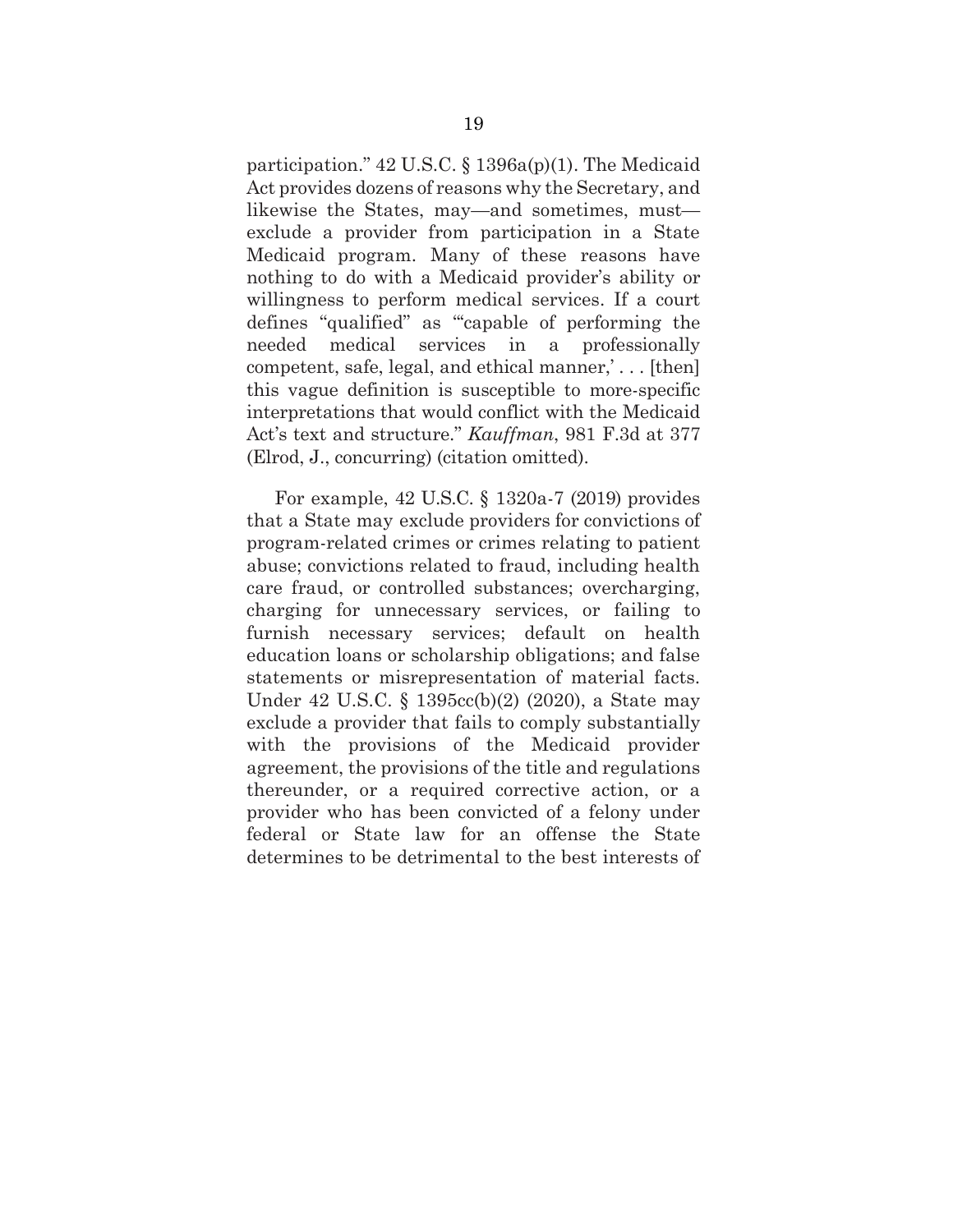the program or program beneficiaries.<sup>4</sup>

States may also exclude providers from the program on their own initiative, irrespective of any federal government action, 42 C.F.R. § 1002.1(b) (2017), and they have discretion to determine the period of time for exclusion. *Id*. § 1002.210 (2017). In fact, Congress explicitly affirmed that States retain their power to exclude providers for *any reason*  authorized by State law. For instance,  $\S 1396a(p)(1)$ of the Medicaid Act acknowledges that the extensive statutory grounds for exclusion set forth above are merely "[i]n addition to any other authority" the States may have. 42 U.S.C.  $\S$  1396a(p)(1). When Congress added  $\S 1396a(p)(1)$  to the Medicaid Act in 1987, it purposefully did not make this provision subject to the already-existing "choice of provider" provision. The legislative history of § 1396a(p)(1) makes clear that States retain the power to exclude providers for *any bases* under State law: "This provision is not intended to preclude a State from establishing, *under State law, any other bases for excluding individuals or entities from its Medicaid program*." S. Rep. No. 100-109, at 20 (1987) (emphasis added). Likewise, Part 1002.3 of the governing regulations explicitly states the Medicaid Act is not to be read narrowly to limit States' power

<sup>4</sup> It is also worth noting that Congress gave the HHS Secretary power to waive the State plan requirements listed in 42 U.S.C. § 1396a (2021), including § 1396a(a)(23), demonstrating that Congress did not intend State Medicaid programs to necessarily include all providers who are able and willing to provide services. 42 U.S.C. § 1396n(b) (2018).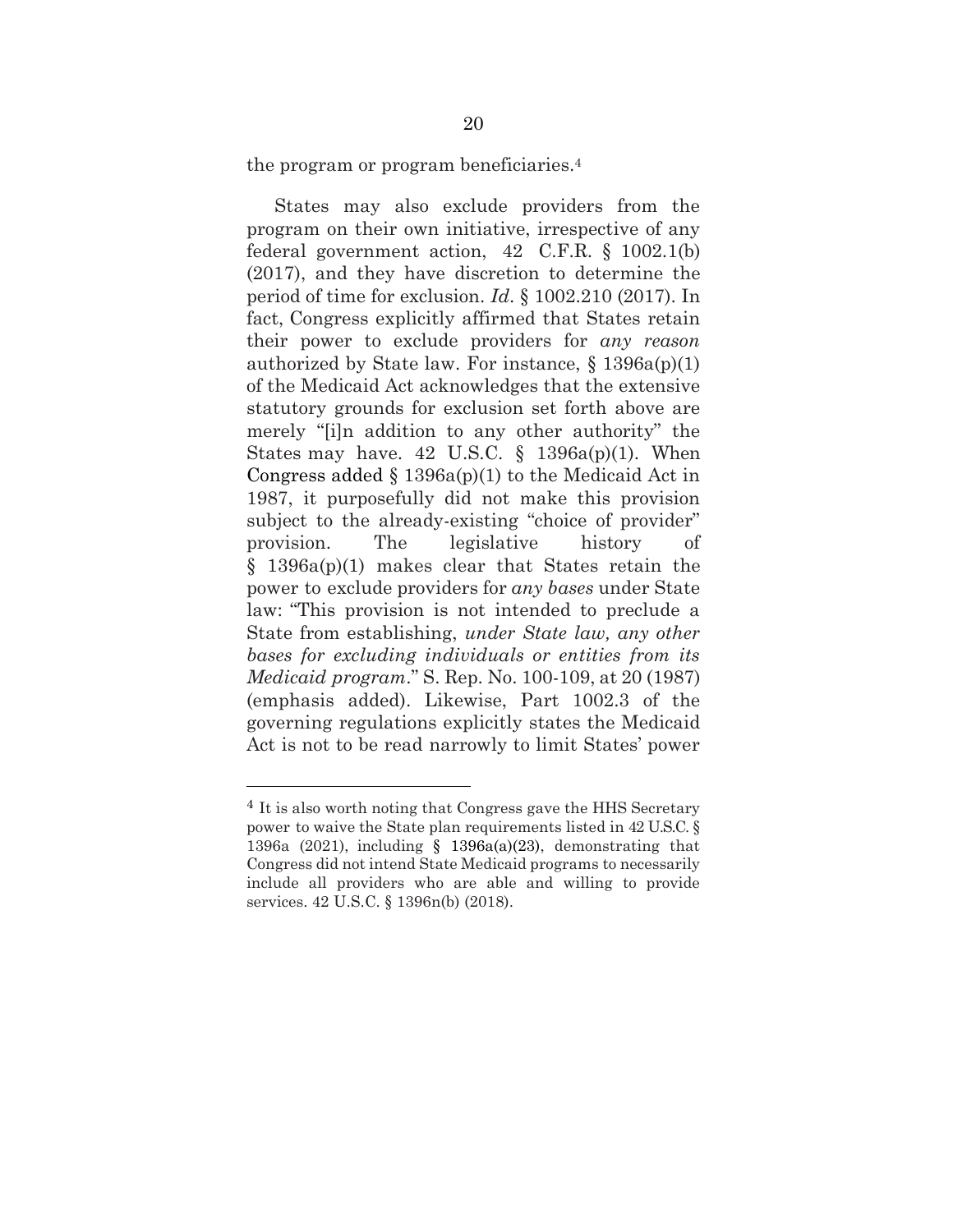of exclusion: "*Nothing* contained in [these regulations] should be construed to limit a State's own authority to exclude an individual or entity from Medicaid *for any reason or period authorized by State law*." 42 C.F.R. § 1002.3(b) (2017) (emphasis added). As the First Circuit explained, the broad language of Medicaid's exclusion provision "was intended to permit a state to exclude an entity from its Medicaid program for *any* reason established by state law." *First Med. Health Plan, Inc. v. Vega-Ramos*, 479 F.3d 46, 53 (1st Cir. 2007) (emphasis in original). This authority has been exercised broadly for many reasons that advance State law and policy. *See*, *e.g.*, *Guzman v. Shewry*, 552 F.3d 941, 950 (9th Cir. 2009) (fraud); *First Med. Health Plan*, 479 F.3d at 49 (conflicts of interest); *Plaza Health Labs., Inc. v. Perales*, 878 F.2d 577, 578–79 (2d Cir. 1989) (industrial pollution); *Triant v. Perales*, 491 N.Y.S.2d 486, 488 (N.Y. App. Div. 1985) (inadequate recordkeeping).

In sum, Congress has not made a clear statement about the definition of "qualified," but rather, left wide latitude to the States to determine qualified providers. The Fourth Circuit's constrained definition of "qualified," not only violates the clear statement rule, but also contradicts the Medicaid Act's text.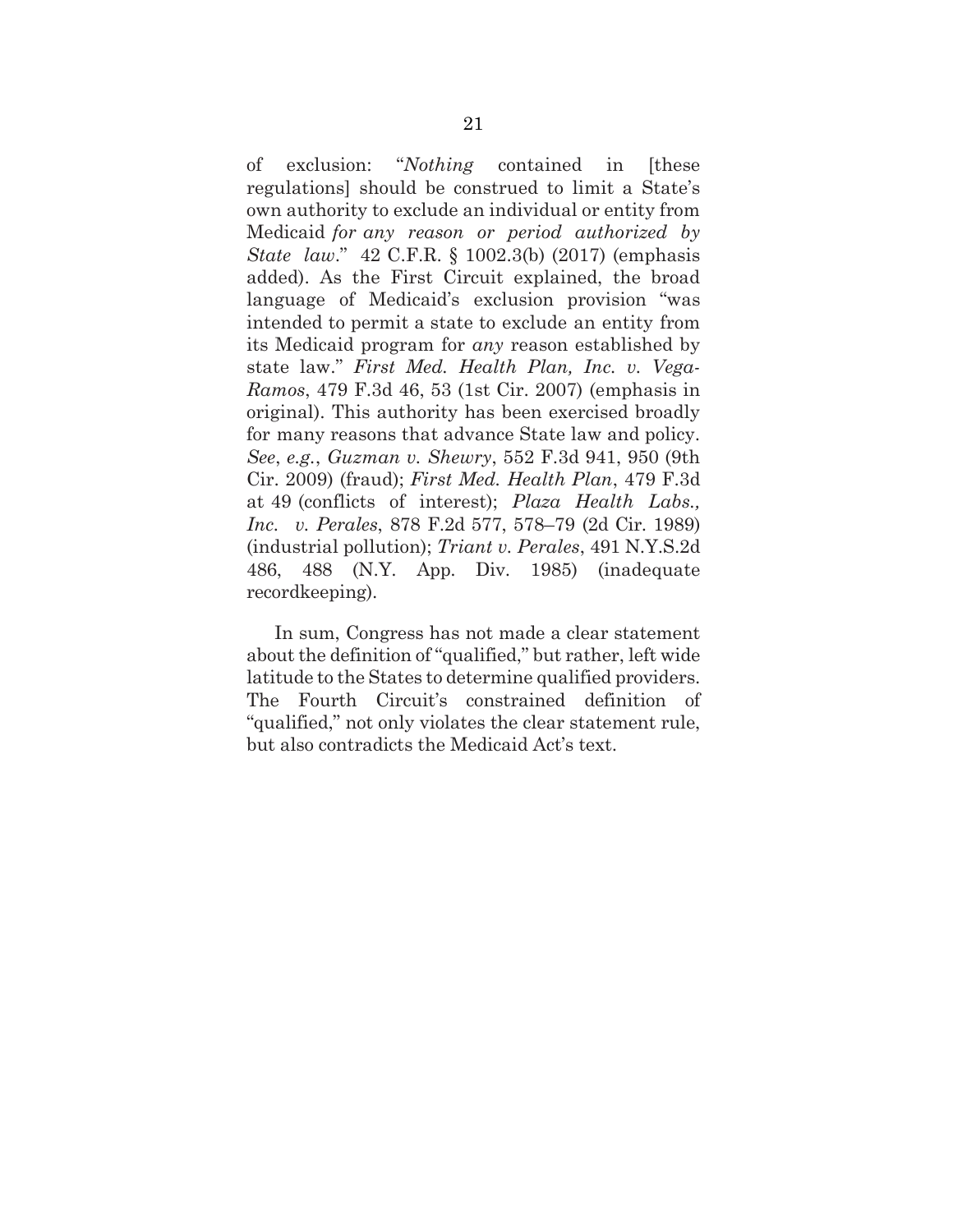<span id="page-29-0"></span>B. The Minority Circuits' Construction of § 1396a(a)(23) Accords with the Supreme Court's Modern Refusal to "Readily Imply" Private Causes of Action in Medicaid Provisions.

In *Armstrong v. Exceptional Child Center,* claimants sued State officials in federal court, asserting the State violated a similar provision to § 1396a(a)(23), 42 U.S.C. § 1396a(a)(30)(A) (2021), <sup>5</sup> by reimbursing providers of habilitation services at inadequate rates. 575 U.S. at 324. The Ninth Circuit affirmed judgment for the claimants, holding that the providers possessed an implied right of action under the Supremacy Clause to challenge State actions inconsistent with its § 1396a(a)(30)(A) obligations. The Supreme Court reversed, holding that  $\S$  1396a(a)(30)(A) cannot be construed to grant a right of action either under the Supremacy Clause or

<sup>5</sup> 42 U.S.C. § 1396a(a)(30)(A) (2021), in the same statutory section of the Medicaid Act as the any-qualified-provider provision, mandates that in order to be approved by the federal secretary, State plans must:

provide such methods and procedures relating to the utilization of, and the payment for, care and services available under the plan . . . as may be necessary to safeguard against unnecessary utilization of such care and services and to assure that payments are consistent with efficiency, economy, and quality of care and are sufficient to enlist enough providers so that care and services are available under the plan at least to the extent that such care and services are available to the general population in the geographic area. . . .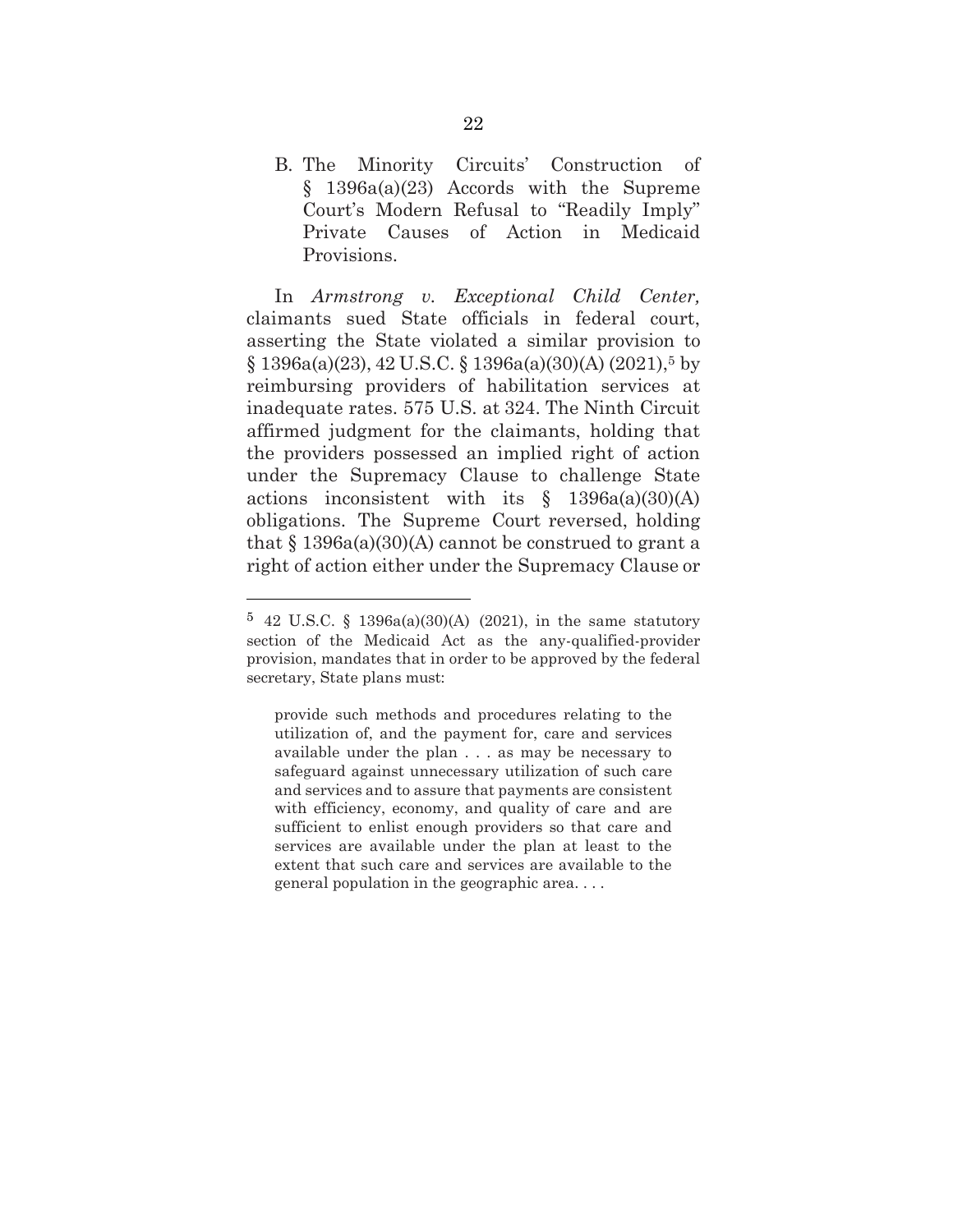§ 1983. Regarding the § 1983 claim, the Court explained that *Gonzaga* expressly rejects the notion that the Court "permit[s] anything short of an unambiguously conferred right to support a cause of action brought under § 1983," noting that the "ready implication of a § 1983 action" exemplified in *Wilder*  has been "plainly repudiate[d]" by the Court's later opinions. *Armstrong*, 575 U.S. at 331 n.\*. And the Court saw the claimants' attempt to employ the Supremacy Clause as an attempted end run around their lack of a private right of action to enforce § 1396a(a)(30)(A). "In our view the Medicaid Act implicitly precludes private enforcement of § 30(A), and respondents cannot, by invoking our equitable powers, circumvent Congress's exclusion of private enforcement." *Id*. at 328.

*Armstrong* concluded that two aspects of § 1396a(a)(30)(A) established Congress's intent to foreclose equitable relief. First was the fact that "the *sole remedy* Congress provided for a State's failure to comply with Medicaid's requirements . . . is the withholding of Medicaid funds." *Id.* at 328 (emphasis added). The Court's use of the phrase "sole remedy" precludes a finding that there was any other remedy Congress intended for breach of a Medicaid provision, *i.e*., that there was no intention to create a § 1396a private right of action. Second was the fact that "[s]ection 30(A) lacks the sort of rights-creating language needed to imply a private right of action." *Id*. at 331.

Itis phrased as a directive to the federal agency charged with approving state Medicaid plans,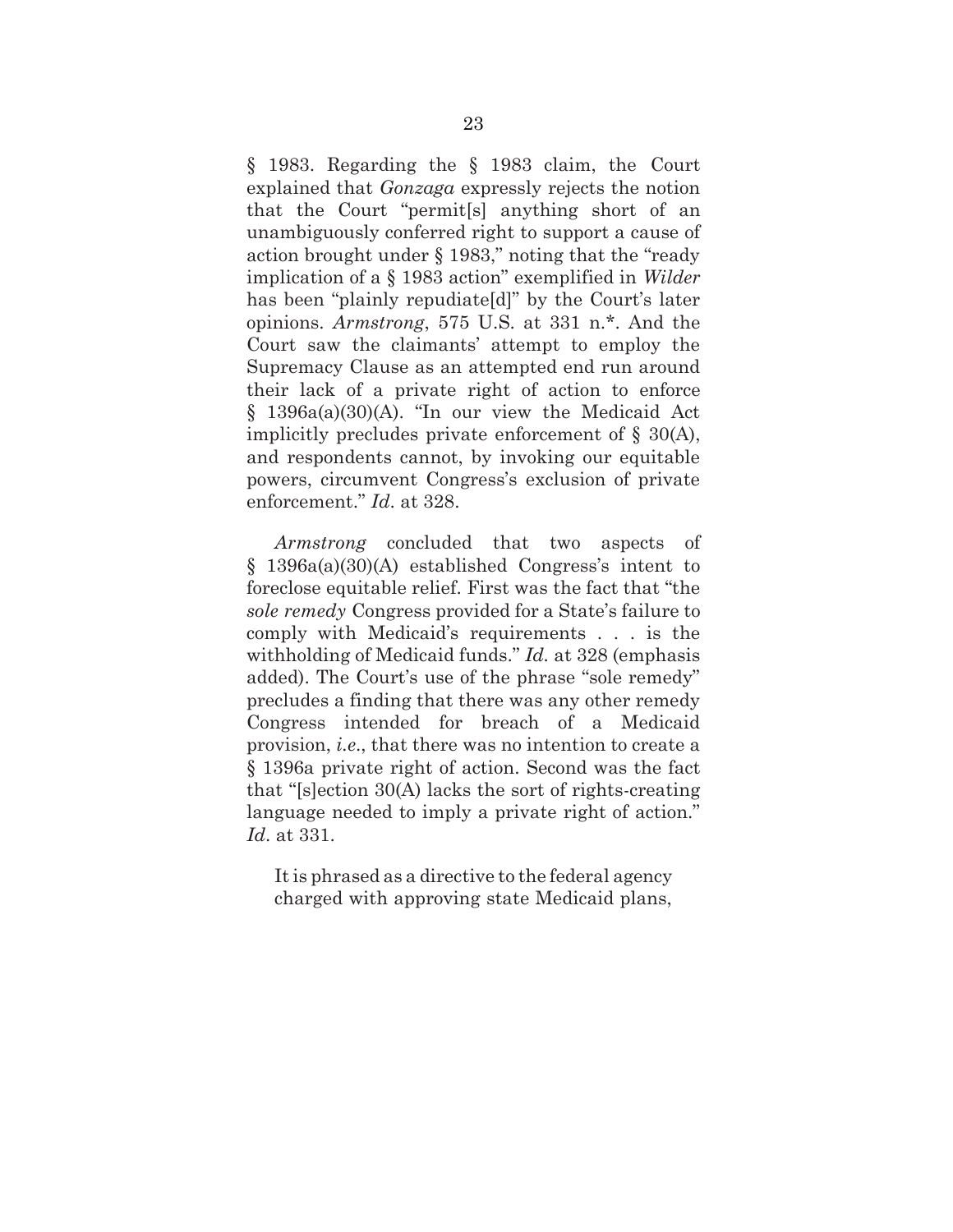not as a conferral of the right to sue upon the beneficiaries of the State's decision to participate in Medicaid. *The Act says that the "Secretary shall approve any plan which fulfills the conditions specified in subsection (a)," the subsection that includes § 30(A). 42 U.S.C. § 1396a(b). We have held that such language "reveals no congressional intent to create a private right of action*."

#### *Id*. at 331 (emphasis added).

To imply a private right of action in a federal statute, claimants must demonstrate that Congress intended that the provision benefit the plaintiff, and that it be stated in "mandatory rather than precatory terms." *Blessing v. Freestone*, 520 U.S. 329, 341 (1997). "Statutes that focus on the person regulated rather than the individuals protected create no implication of an intent to confer rights on a particular class of persons." *Sandoval*, 532 U.S. at 289 (citation omitted). As with  $\S$  1396a(a)(30)(A), the focus of § 1396a(a)(23) is on the States—the agency being regulated. *See Gillespie*, 867 F.3d at 1041 (explaining that  $\S$  1396a(a)(23) focuses on the agency doing the regulating, not the individuals protected, or the funding recipients being regulated). In context, the provision at issue appears in a section that directs the HHS Secretary to approve any State plan for medical assistance that fulfills eighty-three conditions. *See* 42 U.S.C. § 1396a(b) (2021) ("The Secretary shall approve any plan which fulfills the conditions specified in subsection (a)."). One of those eighty-three conditions includes  $\S$  1396a(a)(23).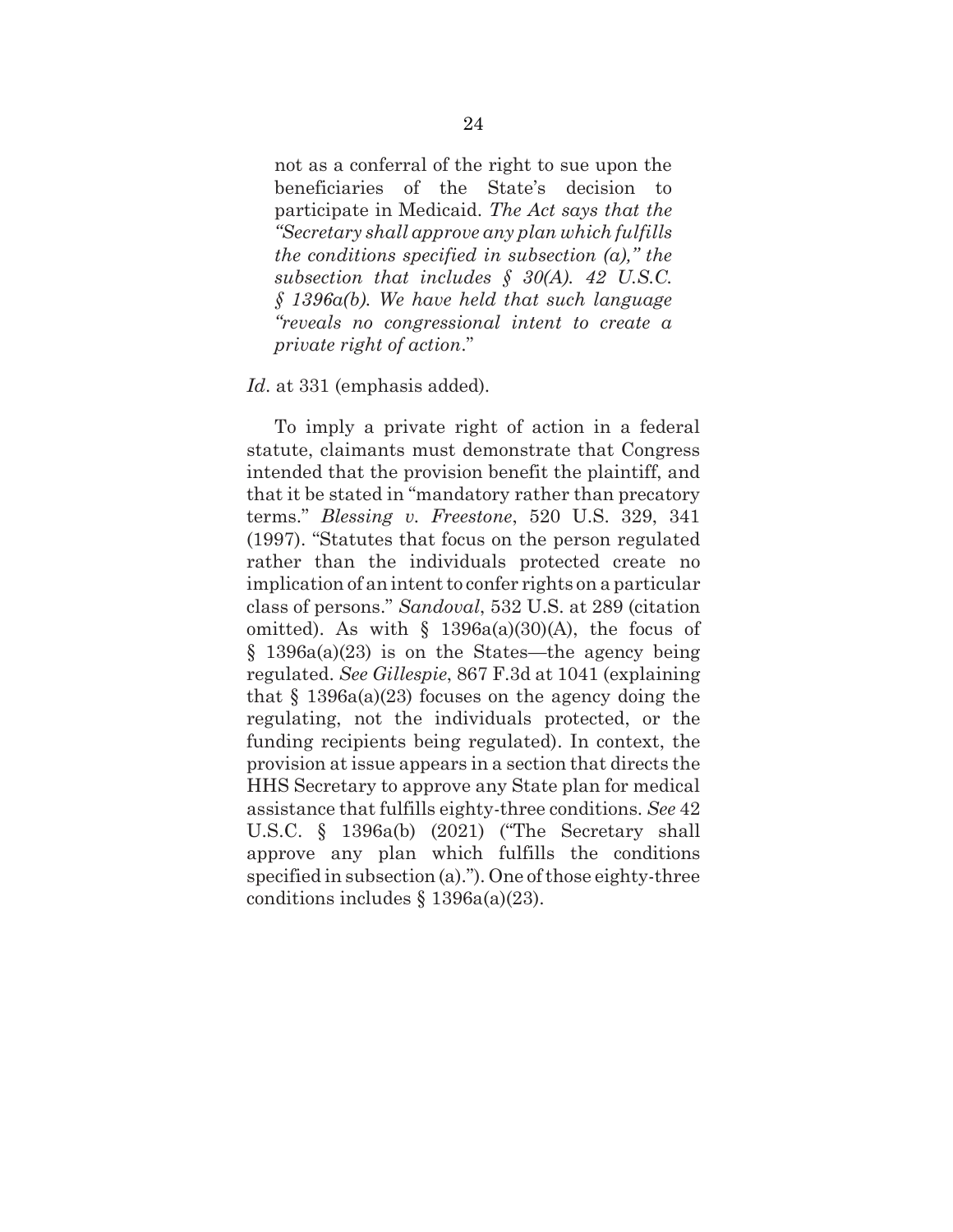Consequently, the focus is "two steps removed" from individual recipients and "clearly does not confer the sort of '*individual* entitlement' that is enforceable under § 1983." *Gonzaga*, 536 U.S. at 287 (citing *Blessing*, 520 U.S. at 343) (emphasis in original). Like the provision at issue in *Armstrong*, the language of § 1396a(a)(23) is not focused on the rights of Medicaid beneficiaries. It is "phrased as a directive to the federal agency charged with approving State Medicaid plans, not as a conferral of the right to sue upon the beneficiaries of the State's decision to participate in Medicaid." *Armstrong*, 575 U.S. at 331 (plurality opinion). *Compare* the provision at issue in *Gonzaga*, 20 U.S.C. § 1232g(b)(1) (2013) ("No funds shall be made available . . . ."), *and* the provision at issue here, 42 U.S.C. § 1396a(a)(23) ("A State plan for medical assistance must . . . provide . . . ."), *with*  Title VI, 42 U.S.C. § 2000d (1964) ("No *person* in the United States *shall* . . . .") (emphasis added), *and*  Title IX, 20 U.S.C. § 1681(a) (1986) ("No *person* in the United States *shall* . . . .") (emphasis added). Since § 1396a(a)(23) is not "phrased in terms of the persons benefited," it fails to meet the necessary prerequisite to find a private right of action for a § 1983 claim. *Gonzaga*, 536 U.S. at 284.

#### **CONCLUSION**

<span id="page-32-0"></span>The petition should be granted to resolve a circuit conflict that improperly expands private enforcement under the Medicaid statute in disregard of Supreme Court precedent.